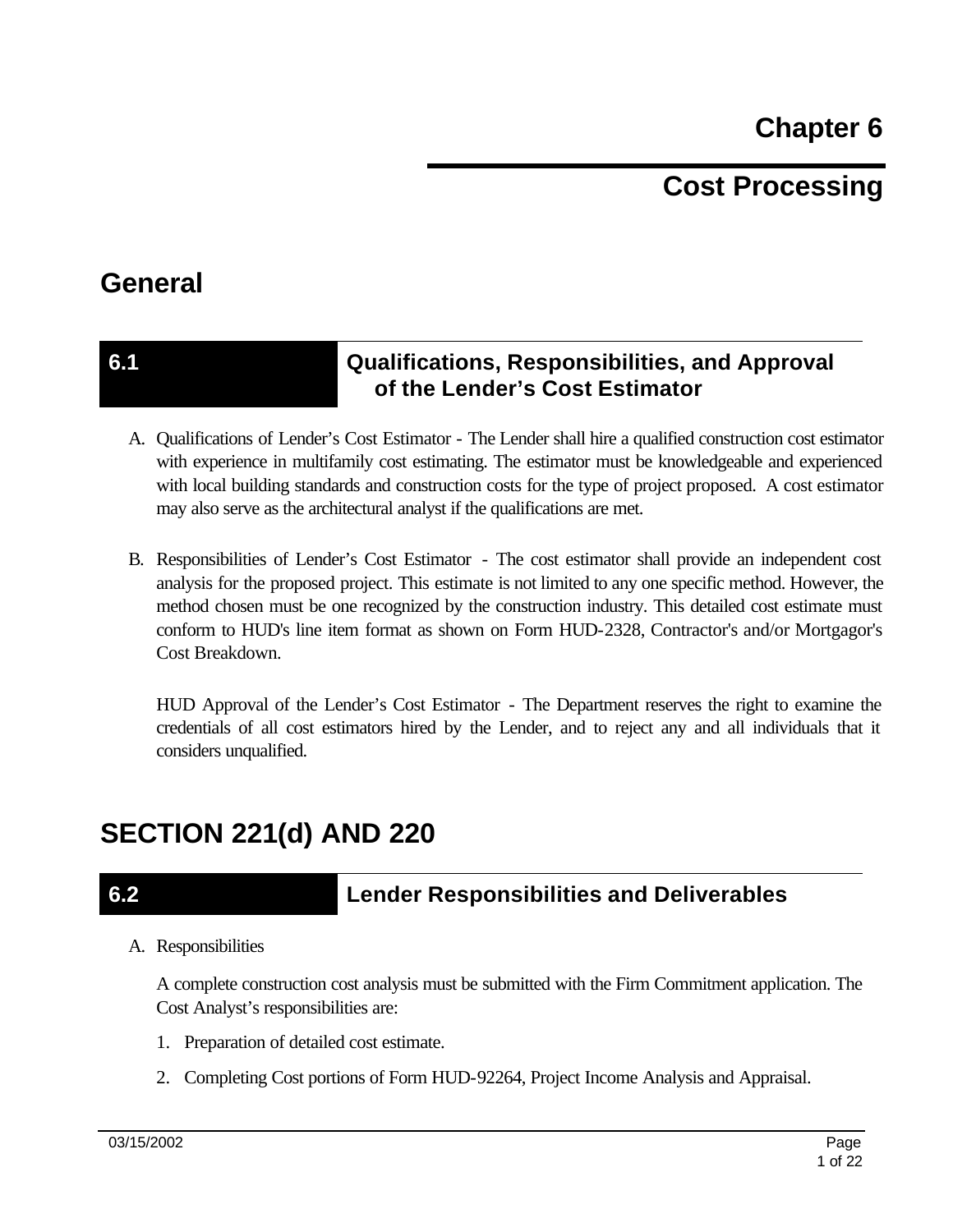- 3. Reviewing and approving or disapproving the Contractor's and/or Mortgagor's Cost Breakdown, Form HUD-2328.
- 4. Preparing the Property Insurance Schedule, Form HUD-92329. (See Forms Appendix.)
- 5. Reviewing and approving or disapproving requests for prior approval of identity of interest subcontractors.
- 6. Estimate costs of Replacement Reserve items (for substantial rehabilitation). Note that there is no initial Replacement Reserve for complete (gut) rehabilitation. See Chapter 7 for instructions.
- 7. Providing advice and assistance on cost matters to mortgagors, consultants, contractors, and others.
- B. Deliverables
	- 1. Firm Stage Cost Estimate Package:
		- a. Detailed Cost Estimate. To be summarized on Form HUD-92326:
			- (1) Detailed structure(s) and land improvement cost estimates, for new construction and substantial rehabilitation, and costs of unusual site development.
			- (2) Contractor's General Requirements, General Overhead and Profit, and Architect's Design and Supervision fees.
			- (3) Bond Premium and Mortgagor's and Contractor's Other Fees.
			- (4) Onsite Demolition costs.
			- (5) Off-site improvement costs.
			- (6) Project's Cost Not Attributable (CNA) to dwelling use.
		- b. Preparation of Cost portions of Form HUD-92264, Project Income Analysis and Appraisal.
		- c. Preparation of Form HUD-92329, Property Insurance Schedule, including Form FHA-2447, Property Insurance Requirements.
		- d. Review the Contractor's and/or Mortgagor's Cost Breakdown:
			- (1) Submit Form HUD-2328, Contractor's and/or Mortgagor's Cost Breakdown.
			- (2) Review of Form HUD-2328, Contractor's and/or Mortgagor's Cost Breakdown, and recommendation for approval or disapproval. Review must include a trade line item comparison of Form HUD-2328 and the estimator's cost estimate (Form HUD-92326), which is to be provided on Form FHA-2331-B.
		- e. For substantial rehabilitation (in addition to the above):
			- (1) Joint work write-up;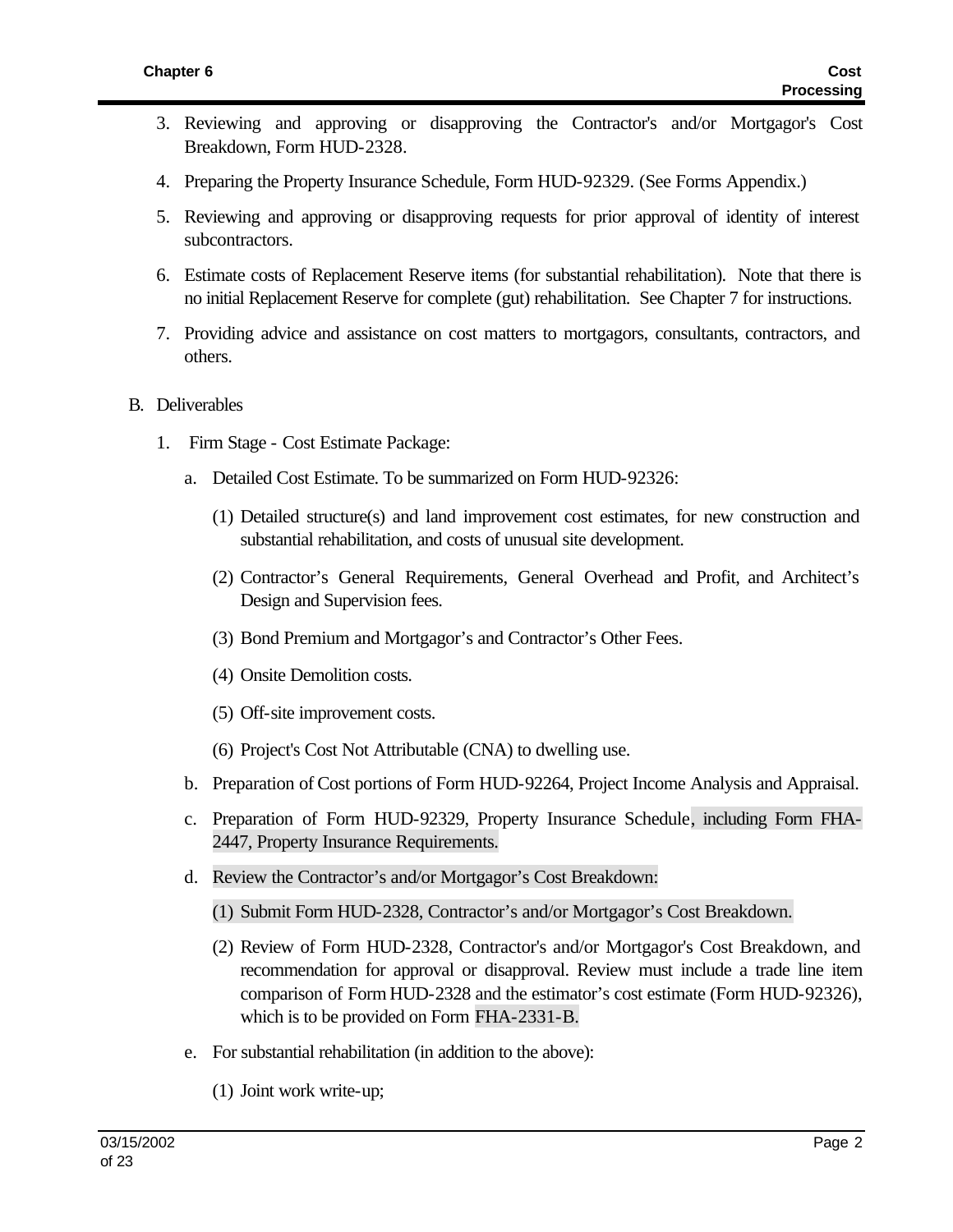- (2) (2) Replacement Reserve estimate (See Chapter 7);
- 2. Identity of Interest and 50-75 Percent Rule Disclosure. (See Section 14.15.M.3 for 50-75 Percent Rule instructions.)
	- a. Identification of any identity of interest relationship(s) between or among:
		- (1) Mortgagor,
		- (2) Mortgagor's Architect,
		- (3) General contractor,
		- (4) Subcontractor(s),
		- (5) Material supplier(s),
		- (6) Equipment lessor(s),
		- (7) Manufacturer(s) of industrialized housing.
	- b. Identification of any subcontractor(s) that violate the 50/75 Percent Rule by analysis of Form HUD-2328.

## **6.3 The Lender's Cost Estimate**

PURPOSE. The replacement cost estimate is one of the criteria used to determine the mortgage amount to be insured. It consists of estimates of the new construction and/or substantial rehabilitation costs of all proposed improvements to the property.

- A. Method of Estimation. The method should be similar to that used by general contractors. Data should be organized by trade division using the Construction Specification Index (CSI) Format, and adjusted to reflect cost differences due to time, location and price fluctuations. The cost estimate may be prepared using a quantity survey takeoff or a square-foot and per-unit cost approach using established data and making adjustments.
- B. Data. The data source used to prepare the cost estimate must be documented. Acceptable cost data may come from completed comparable projects, benchmark amounts taken from actual project costs, and published data from construction cost data publishers.
- C. Detailed Cost Estimates. Use detailed plans and specifications supplied by Lender's architectural analyst as indicated in Chapter 5.5 as a basis for the cost estimate. Estimates must reflect the general level of construction costs in the locality where construction takes place. Costs must be projected to the estimated construction start date. Davis-Bacon labor wage rates must be used. (Current Davis-Bacon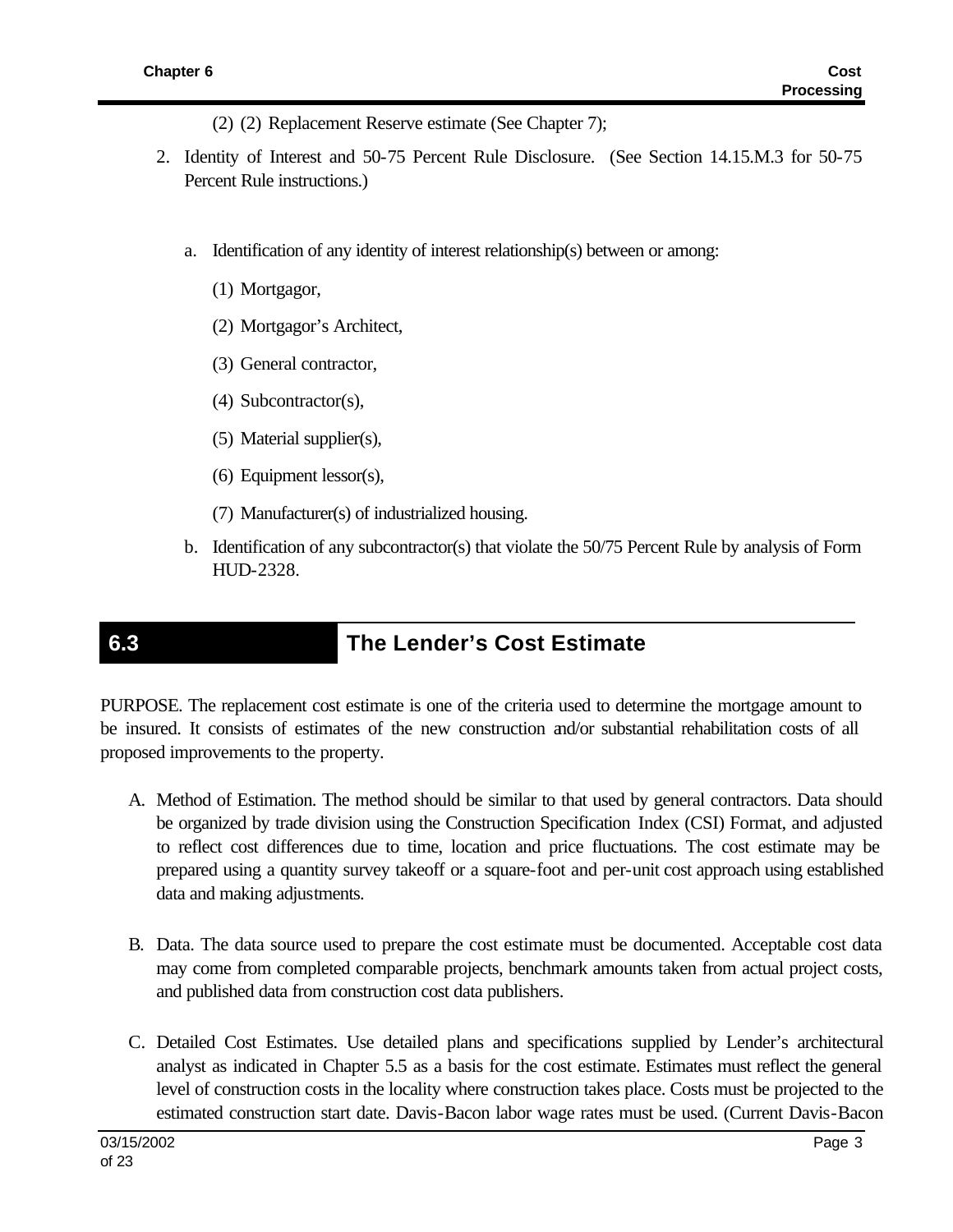wage rates will be supplied by HUD. See Paragraph 5.4.A.7.a.) The cost estimate is tabulated on Form HUD-92326, and totals are reported in Sections G, M, and O of Form HUD-92264. (See Forms Appendix for all HUD forms.) The cost estimate consists of the following items:

- 1. Structures and Land Improvements include:
	- a. Dwelling structures. Costs of all residential buildings including footings and foundations. Costs must be organized in the Construction Specification Index (CSI) trade item format. Report trade costs in Divisions 3 through 16 on Form HUD-92326.
	- b. Garages include all covered parking, from individual carports to complete parking structures. Include free-standing garage structures with other accessory buildings on the Accessory Structures line on Form HUD-92326. On Form HUD-92264, garages are reported separately on Line G.39.

Exception: Where a garage structure serves as a base for the dwelling structure (common practice in high-rise reinforced-concrete apartment buildings), include the garage trades with the Dwelling Structure trade items; do not report separately on either Form HUD-92326 or HUD-92264.

c. Accessory buildings. Include costs on the Accessory Structures line on Form HUD-92326 and on Line G.38 of Form HUD-92264.

Exception: Where accessory uses are not placed in a separate building but rather occupy space within the residential structure(s), include the spaces within the Dwelling Structure trade items; do not report separately on either Form HUD-92326 or HUD-92264.

- (1) Community structures include non-residential uses intended for all project residents but not open to nonresidents. These include clubhouses, meeting halls, exercise rooms, etc.
- (2) Commercial structures include non-residential, commercial uses that derive their income from both project residents and the general public.
- d. Onsite land improvements make up the following trade line items on Form HUD-92326: Earthwork, Site Utilities, Roads and Walks, Site Improvements, Lawns and Planting, and Unusual Site Conditions.
	- (1) Unusual land improvements are items not typical to most construction in the locality, such as excessive excavation, rock excavation, cuts and fills, special foundations, high water table, problem soils, etc. These items are taken from the Unusual Site Conditions trade line item on Form HUD-92326. Reported separately on Line G.36a of Form HUD-92264. A cost analyst works with the appraiser to determine existence of condition.
	- (2) Other land improvements are typical sitework items. They are taken from the other 5 Land Improvement trade line items on Form HUD-92326. Reported on Line G.36b of Form HUD-92264.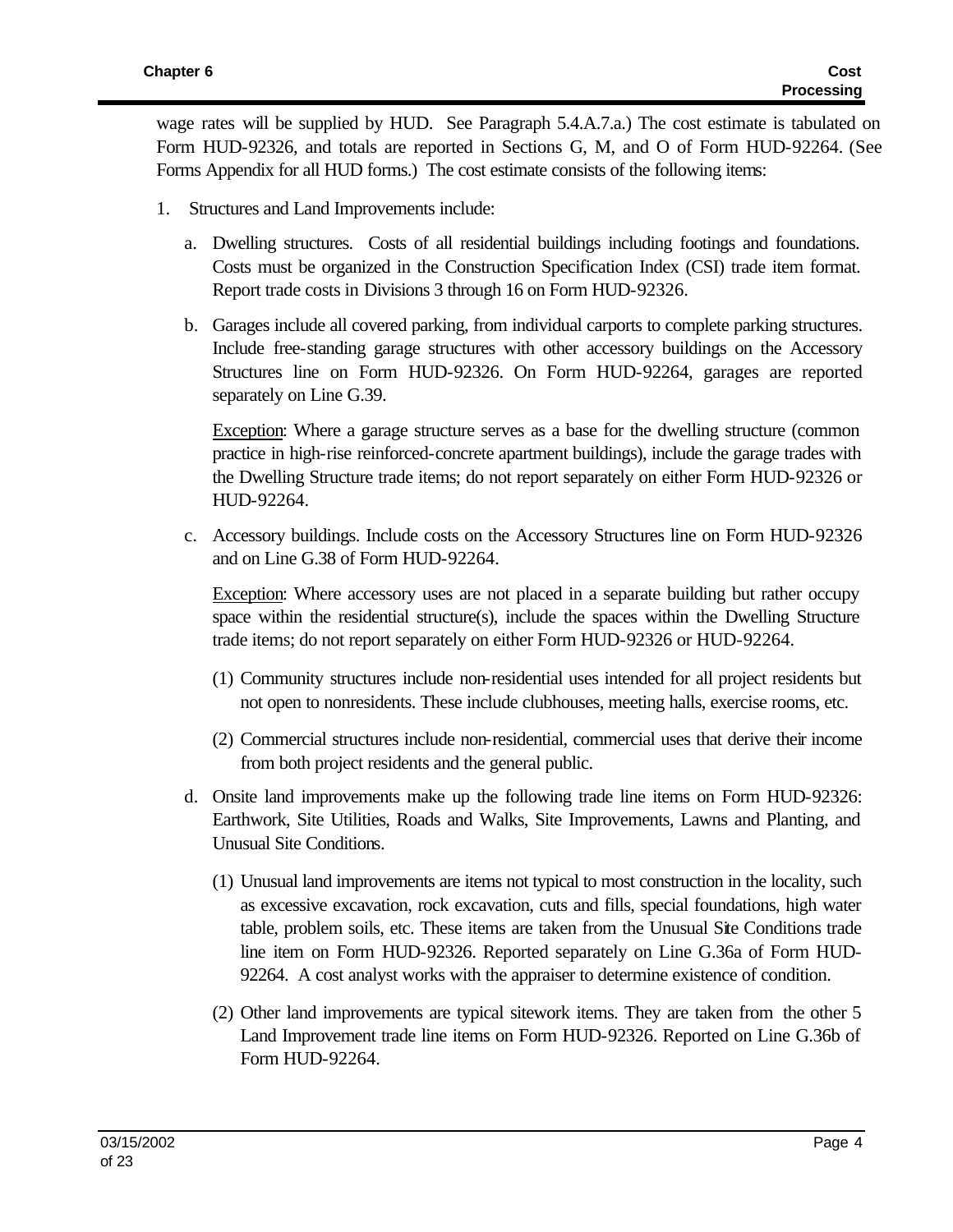- e. Offsite extensions of roads, walks, and utilities immediately adjacent to project boundaries. See Section 6.3 C.2.b.(2) for more details.
- 2. Supplemental Cost Estimates include:
	- a. Demolition. This is onsite work to remove existing structure, footings, foundations, and utilities to prepare the site for new construction.
		- (1) Include the removal and disposal of debris and fill and compaction of excavations. Include general contractor's and subcontractor's overhead and profit in the estimate.
		- (2) (2) Report on Form HUD-92326, under "demolition," and Form HUD-92264, Section O. Appraiser will report Demolition costs in Section J of Form HUD-92264.
		- (3) Demolition should not be included in the construction contract.
		- (4) Outside demolition does not include interior demolition within existing structures undergoing substantial rehabilitation. See Section 6.6.B.1.b.(1)(a).
	- b. Offsite work that is not immediately adjacent to project boundaries.
		- (1) Include utilities, walks, curbs, gutters, streets, drainage structures, landscaping, etc., that extend away from the project site. These improvements are not included in the construction contract. Report on Form HUD-92326 and Section M of Form HUD-92264.
		- (2) Do not include short offsite extensions of onsite utilities, walks, curbs and drainage structures that connect with those immediately adjacent to the project site. These short extensions, and improvements such as sidewalks and curbs adjacent to the property lines, should be considered onsite improvements and included in the construction contract.
- 3. Cost Not Attributable to Dwelling Use (CNA) consists of certain project amenities and uses other than dwelling uses. CNA is calculated by the cost analyst and used by the appraiser to increase the maximum mortgage amount under Criterion 4 of Form HUD-92264-A. Include these costs within the estimate of total structures and land improvements; also itemize the costs and report separately in Form HUD-92326 and Section M of Form HUD-92264.
	- a. How CNA is calculated.
		- (1) CNA is calculated as a percentage. The CNA percentage consists of the ratio of the cost of the non-attributable spaces and facilities (abbreviated "B") to the total cost of land improvements and structures (abbreviated "A"), known as the B over A ratio, or simply B over A.
		- (2) B over A Ratio. Costs are generally based on gross floor area of the building, area of exterior site improvements, and/or lump sums.
			- (a) To calculate "B" costs: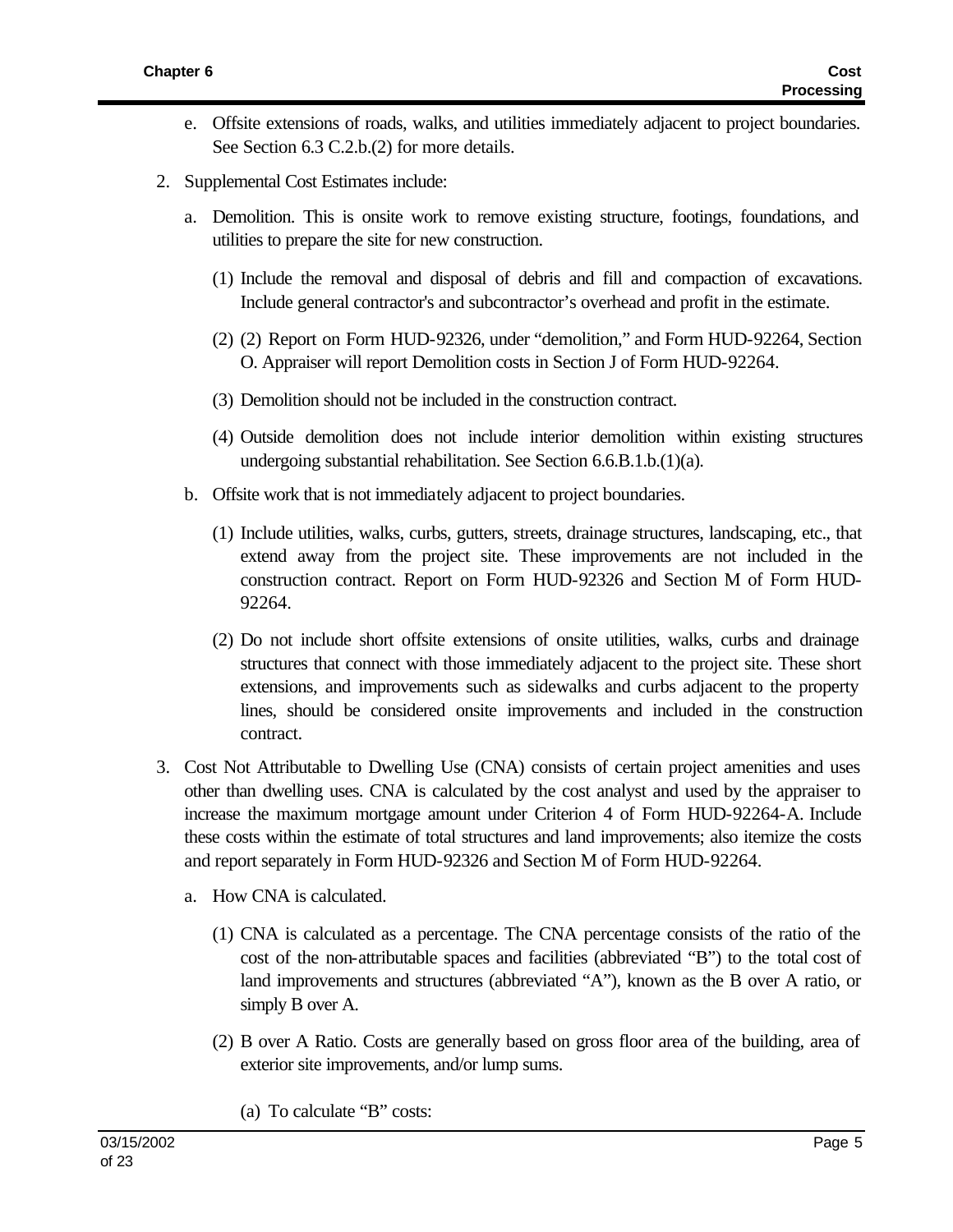- (i) Prepare a worksheet describing by category each item considered in CNA, showing the calculation of the cost of each item.
- (ii) Show the basis of measurement and the unit price.
- (iii) Summarize the categories and total in Form HUD-92326 and Section M of Form HUD-92264.
- (b) To calculate "A" costs:
	- (i) "A" is the sum of Total Structures and Total Land Improvements, before General Requirements or fees are added. To calculate "A", add the amounts in lines 36c and 41 in Section G of Form HUD-92264.
- (c) To calculate B over A:
	- (i) Divide the "B" costs by the "A" costs. Express as a percentage and enter in Section M of Form HUD-92264.
- (d) For a complete example of calculating CNA, see Appendix 6D.
- b. CNA Categories. There are two main CNA categories, Residential and Commercial. Each is calculated independently of the other and each has a maximum limit of 15 percent, resulting in a total CNA of up to 30 percent. (See the Example in Paragraph 6.3.C.3.c below.) Note that any request to waive these limitations must be documented and justified in accordance with the provisions of Chapter 11.2.I.
	- (1) Residential CNA. This consists of nonattributable items solely for the use of residents of the project. Items to consider as not attributable to dwelling use are:
		- (a) Parking areas and the walks and driveways specifically leading to them and serving them. Do not include public roads and streets, or walks and driveways that lead to and serve the building entrance.
		- (b) Garages, garage spaces, and covered parking, and the walks and driveways leading to them, excluding public roads and streets.
		- (c) Other improvements include:
			- (i) Community space, such as: multipurpose rooms, game rooms, lounges, libraries, and hobby or craft rooms, with related equipment such as television sets.
			- (ii) Project administrative and maintenance spaces, such as: offices (with related equipment such as computers), repair shops, employees' toilets, and janitor or cleaning closets.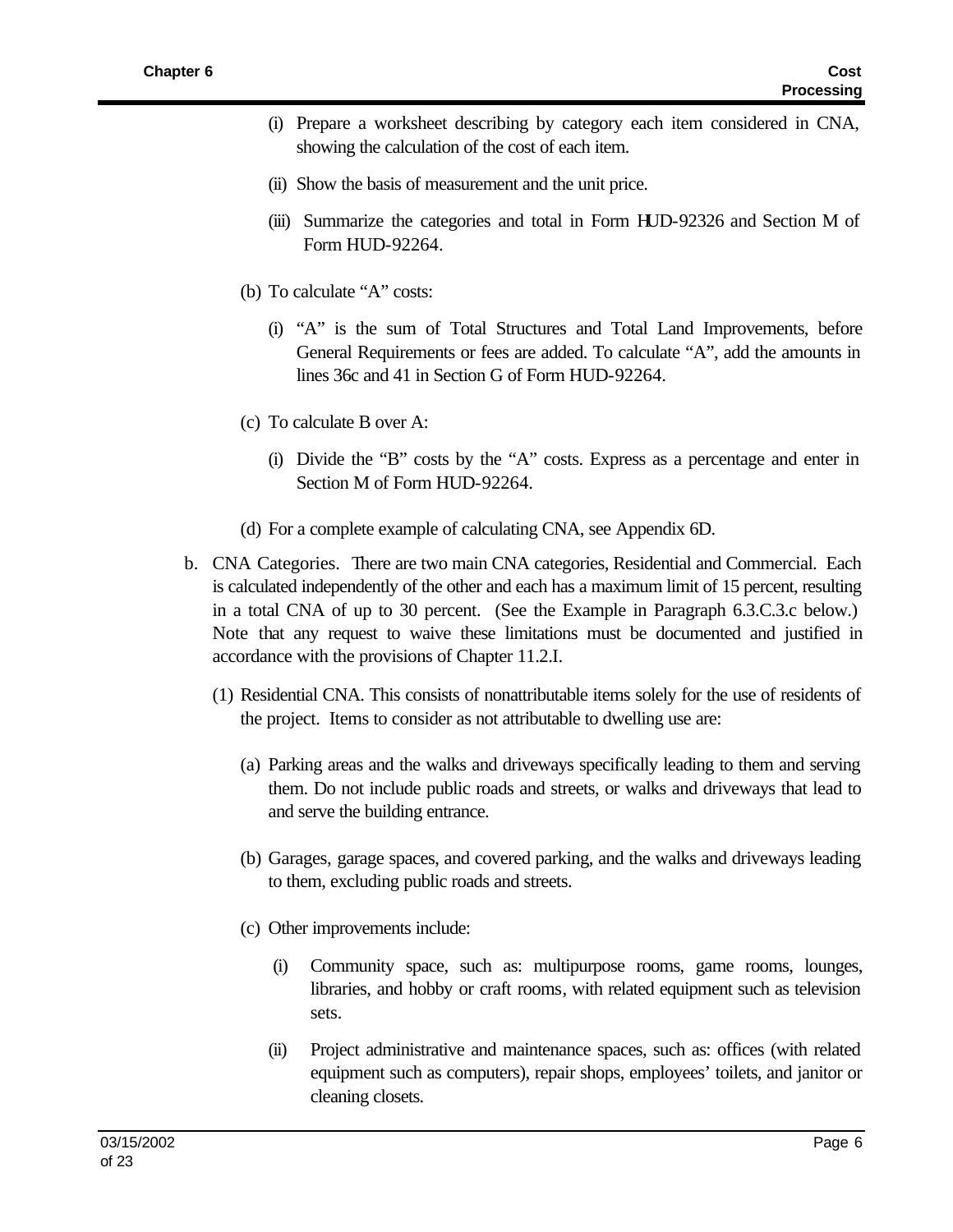- (iii) Storage facilities not for occupant use.
- (iv) Recreational facilities, such as: swimming pools, tennis courts, basketball courts, and tot lots, with related and necessary equipment.
- (v) Interior works of art.
- (d) Special Exterior Land Improvements are features unusual or in excess of those typical in projects for similar occupancy.
	- (i) Include such items as patios, sitting areas, and gazebos for the use of all project occupants. Include fountains and pools, exterior works of art, unusual trees and shrubs, and ornamental lighting and fencing.
	- (ii) Do not include typical earthwork, roads and walks leading to and serving the dwellings, typical lawns and plantings, private balconies and patios, utility lines, retaining walls, or security lighting and fencing.
- (2) Commercial CNA

This consists of areas or buildings and improvements intended for the use of the public as well as project residents. The most common commercial uses in residential developments are:

- (a) Shops,
- (b) Offices, and
- (c) Public parking.

Include only the basic and permanent structural improvements typical in vacant commercial space. Do not include equipment, fixtures, movable partitions, special finishes, etc., for a specific business.

- c. Limitation on CNA
	- (1) Residential CNA: The B over A ratio for residential CNA should not exceed 15 percent. This is exclusive of any commercial space in the project, which will have a separate commercial CNA.
	- (2) Commercial CNA. Commercial CNA applies to commercial space such as shops that are in a residential structure, but serve the general public as well as the residents. This is calculated separately from residential CNA. The B over A ratio for commercial CNA should not exceed 15 percent. The Lender's underwriter should be aware of the higher risk inherent in commercial space and take special care to evaluate the commercial market in order to determine the maximum commercial space that can be included in the project without imposing undue risk.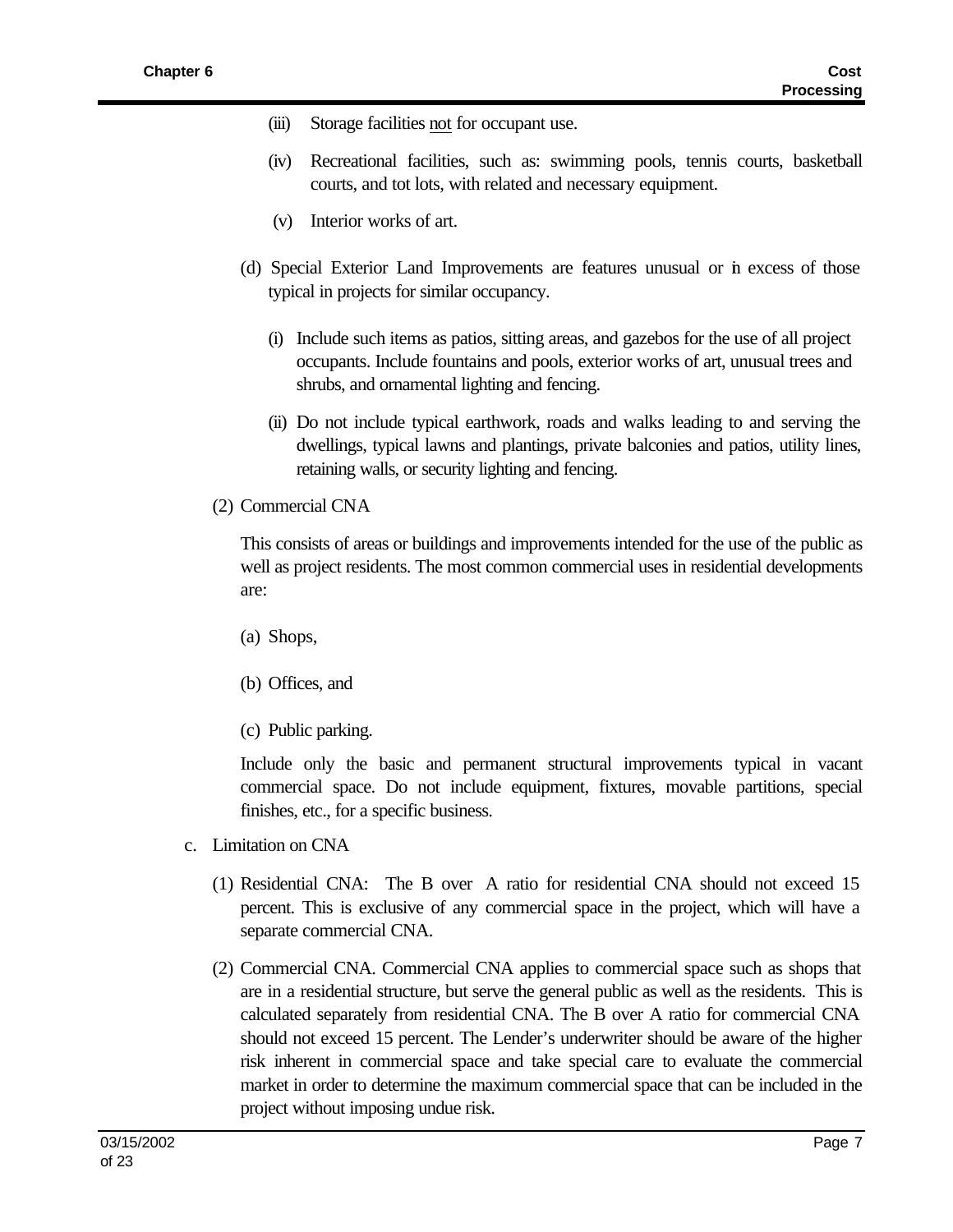Example: A project has residential CNA of 12 percent, and commercial CNA of 7 percent. Each CNA category is within the 15 percent guidelines. Total CNA for the project is 12 percent residential plus 7 percent commercial, equaling 19 percent.

- d. Items not to be included in CNA:
	- (1) Dwelling units. No portion of any dwelling unit, or any balcony or patio solely for the private use of the resident of the individual dwelling unit, is to be included in CNA.
	- (2) Utility rooms. Do not include utility rooms or portions of basements devoted to utilities such as boilers or furnaces, hot water heaters, water and sewer mains, gas mains, or electrical panels or closets.
	- (3) Circulation elements. Do not include entrances, lobbies, halls, corridors, stairs, and elevators used by the occupants to enter and leave dwelling units. Do not include roads and walks that lead to and serve the dwellings.
	- (4) Proration of circulation elements. A proration of circulation elements between dwelling use and any category in CNA is not permitted.
	- (5) For commercial CNA, do not include equipment, fixtures, movable partitions, special finishes, etc., for a specific business.
- e. CNA for substantial rehabilitation. See Forms Appendix for instructions.
- f. CNA Areas Used to Calculate Site Not Attributable

Site Not Attributable (SNA) is an extension of CNA. The value of the land containing a nonattributable use will be added to the CNA amount to increase Criterion 4 of Form HUD-92264-A. The SNA value equals the non-attributable site area multiplied by the Warranted Price of Land (Line G.73 of Form HUD-92264). The non-attributable site area is calculated by the cost analyst and provided to the appraiser who determines the SNA (See Chapter 7 and instructions for Form HUD-92264 in the Forms Appendix). Instructions:

- (1) Calculate the area of each CNA element.
	- (a) Itemize interior and exterior uses, such as community rooms and parking lots, in the area calculations.
	- (b) Items such as fences, benches, tables, and ornamental planting should not be included in area calculations.
- (2) Itemize the areas in Section O of Form HUD-92264.
- 4. Allowances and Fees are reported on Forms HUD-92326 and HUD-92264 as lump sum dollar amounts. Depending upon data, they may be calculated either as lump sums, or as percentages of subtotals which are converted to dollar amounts.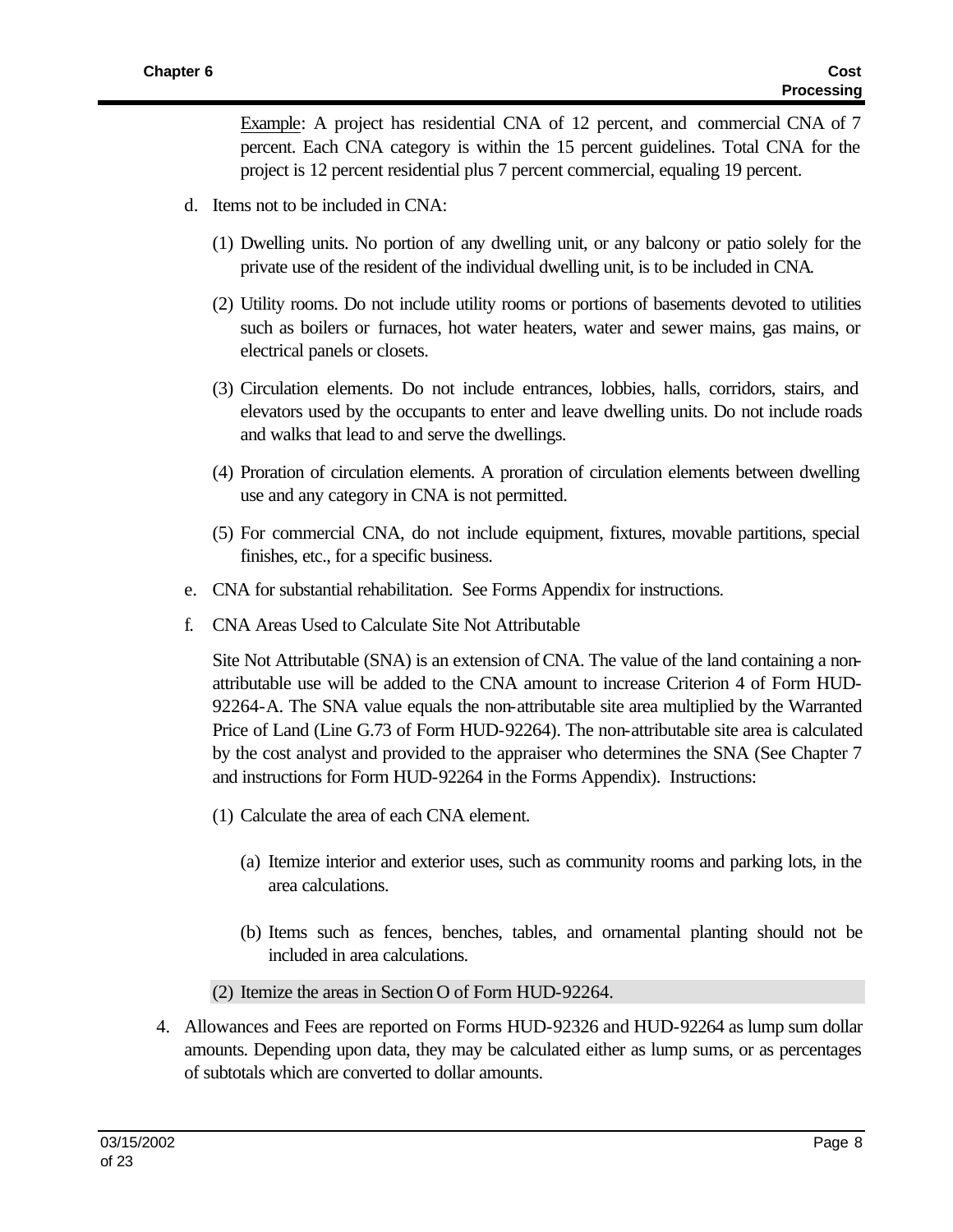- a. General Requirements (Job Overhead). Covers project-specific overhead expenses. Calculate as a percentage of the sum of Total Land Improvements and Total Structures. Percentage amount is determined by the nature, difficulty and size of the project, and the characteristics of the neighborhood.
	- (1) Include:
		- (a) Supervision and job-site engineering;
		- (b) On-site job office expenses directly related to the project including clerical wages;
		- (c) Temporary buildings, tool sheds, shops, and toilets,
		- (d) Temporary heat, water, light and power for construction;
		- (e) Temporary walkways, fences, roads, siding and docking facilities, sidewalk and street rental;
		- (f) Construction equipment rental not included in trade item costs;
		- (g) Cleanup and disposal of construction debris;
		- (h) Medical and first aid supplies and temporary facilities;
		- (i) Security guard wages and related costs, and theft and vandalism insurance.
	- (2) Do not include salaries of owners, partners, or officers of the general contracting firm when they visit the site. This is included in General Overhead. The only exception would be actual work done on the job by these individuals in a trade capacity, as laborers or supervisors.
- b. General Overhead. Covers contractor's head office and general business expenses. Amount is fixed at 2 percent of the sum of Total Land Improvements, Total Structures, and General Requirements.
- c. Builder's Profit. Calculate as a percentage of the sum of Total Land Improvements, Total Structures, and General Requirements. Percentage amount is determined by the nature and location of the project.
	- (1) BSPRA. Builder's and Sponsor's Profit and Risk Allowance (BSPRA) applies to projects where there is an identity of interest between the mortgagor and the general contractor. BSPRA is limited to Section 220 and Section  $221(d)(4)$  projects with such an identity of interest. The appraiser calculates the BSPRA amount and enters it on line G.68 of Form HUD-92264. Where BSPRA applies, do the following: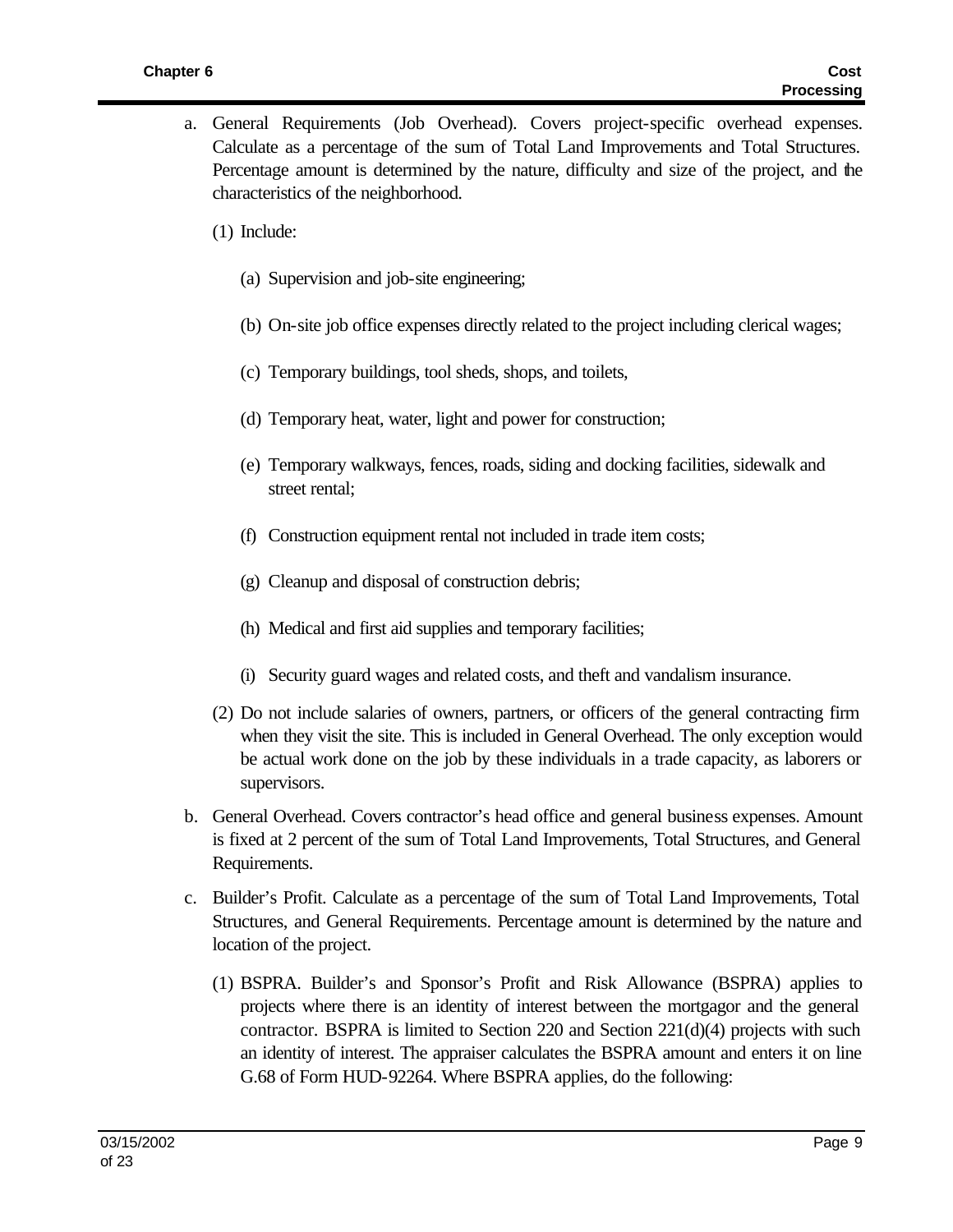- (a) Calculate an equivalent builder's profit and an equivalent subtotal (See Section 6.3 C.4.d below).
- (b) On the Builder's Profit line of Form HUD-92326 and on Line G.44 of Form HUD-92264, enter the word "BSPRA". The equivalent builder's profit calculated above is not included in the Total for All Improvements (bottom of Form HUD-92326 and Line G.50 of Form HUD-92264).
- d. Architect's Fees. Source is Owner-Architect Agreement, AIA Form B-181, to be provided to Lender's estimator. In the event of multiple prime contracts (e.g. engineers), total in line G.45 of HUD-92264 and itemize in Section O, Remarks. Estimator should copy the fee amounts, unaltered, to the cost estimate. Estimator should document architect's fees and compare with existing fee data to determine reasonableness. Estimator should inform the Lender if fees are significantly different from the data range, but the fees should not be altered on the cost estimate without a prior meeting between the Lender, Lender's estimator, mortgagor, and project Architect. Fees should be documented as a percentage of the sum of Total Land Improvements, Total Structures, General Requirements, General Overhead, and Builder's Profit (equivalent Profit in BSPRA cases).
	- (1) Design Fee covers preparation of all construction documents (working drawings and specifications) up to start of construction. Usually 75 to 80 percent of total.
	- (2) Supervision Fee covers Architect's construction inspections, reports, and preparation of change order requests. Usually 20 to 25 percent of total.
- e. Bond Premium covers Performance Bond. Used to ensure completion of construction in event of a default by the general contractor. Bonding company determines applicable rate by the nature and location of the project and the contractor's history.
- f. Other Fees are costs of various required items and services. They can vary greatly from community to community. They can be paid either by the mortgagor or the general contractor. The mortgagor may submit an itemized list with costs as an aid to the cost estimator.
	- (1) Site and topographic surveys,
	- (2) Subsurface exploration (test borings),
	- (3) Soil tests, concrete tests, and other construction testing.
	- (4) Fees for utility taps and connections.
	- (5) Building permits and licenses.
	- (6) General Contractor's cost certification audit fee (if required).

NOTE: The mortgagor's cost certification audit fee is not to be included in Other Fees since it is recorded separately on Line G. 66 of Form HUD-92264.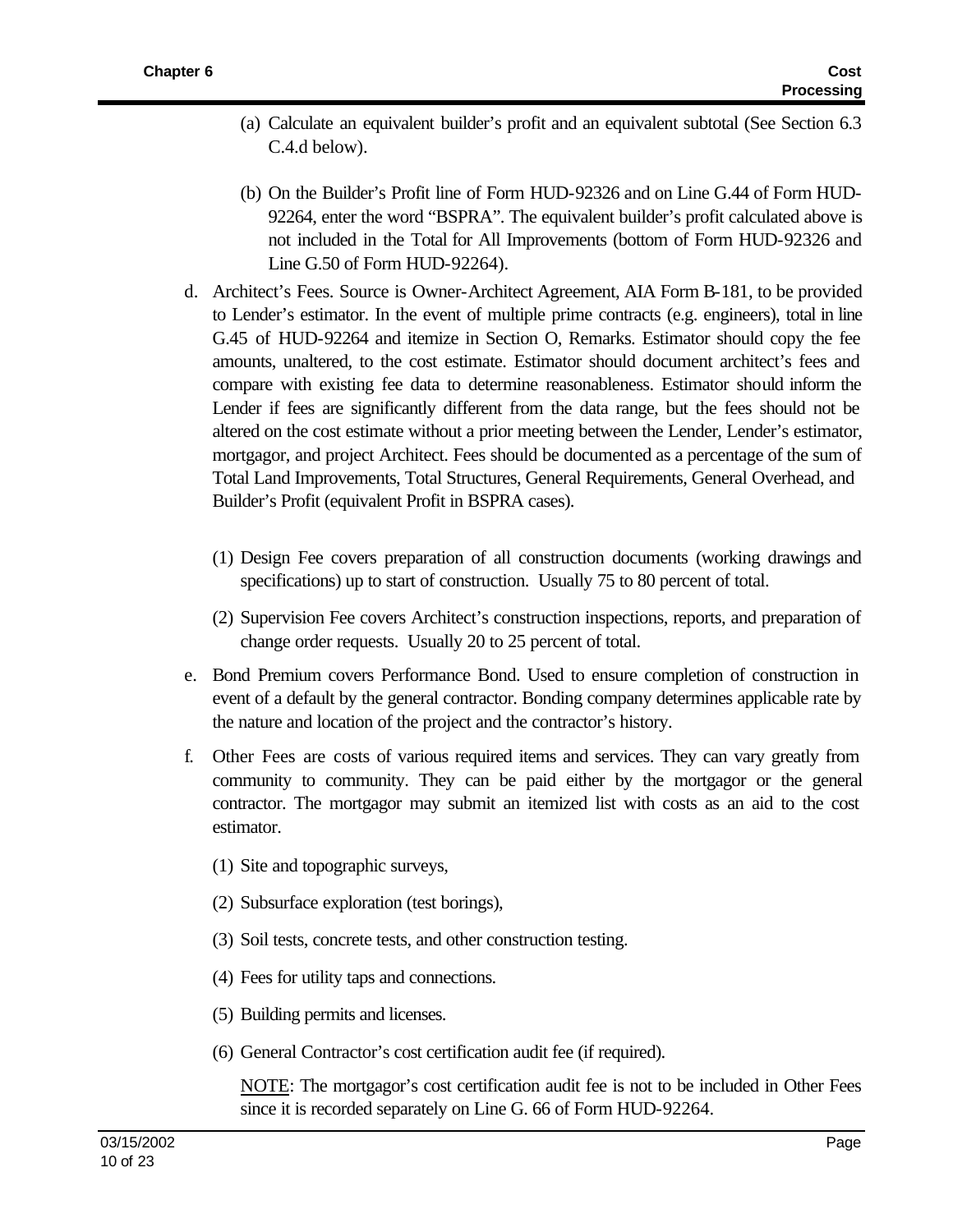5. Construction Time. Measured in months. Varies depending upon size, complexity, location, and type of construction. Estimate construction time through examination of data. When documenting, it is recommended to establish graphs for each project type and structural system. Graphs should indicate the number of dwelling units and number of months to construct. Report construction time on Line G.52 of Form HUD-92264.

## **6.4 Project Processing – Pre-Application Stage**

Performed by HUD. See Section 6.7.

### **6.5 Lender's Project Processing – Firm Stage**

At this stage, the Lender's cost estimator will prepare a detailed cost estimate and all required reports and recommendations indicated below:

- A. Forms to Use
	- 1. Form HUD-92326. Used for preparation of detailed construction cost estimate.
	- 2. Form HUD-92331-B. Used to make detailed comparison of trade line items between Estimator's cost estimate (HUD-92326) and Contractor's trade payment breakdown (HUD-2328).
	- 3. Form HUD-92329, Property Insurance Schedule. Used to determine the Maximum Insurable Value for all project structures.
	- 4. Form HUD-92264, Project Income Analysis and Appraisal.
		- a. Section G, Estimated Replacement Cost, Lines 36a through 52. Used to summarize Total Structures, Land Improvements, General Requirements, and Fees from Form HUD-92326. Also records Estimated Construction Time.
		- b. Section M. Used to summarize Cost Not Attributable to Dwelling Use (lines 10 through 15), and Offsite Requirements (lines 16 and 17).
		- c. Section O, Remarks. Used to explain Unusual Land Improvements, Other Fees, itemization of professional fees (e.g. engineers), overall difference between Lender's and mortgagor's cost estimates, and other cost items.
- B. Prepare detailed cost estimate on Form HUD-92326 using instructions in Paragraph 6.3. Sign form on the "Estimate Prepared by" line and certify. See standard certification in Section 11.2.J. The Lender's architectural analyst will supply detailed plans and specifications as indicated in Chapter 5.5.
- C. Resolve differences in Lender's and contractor's construction cost estimates.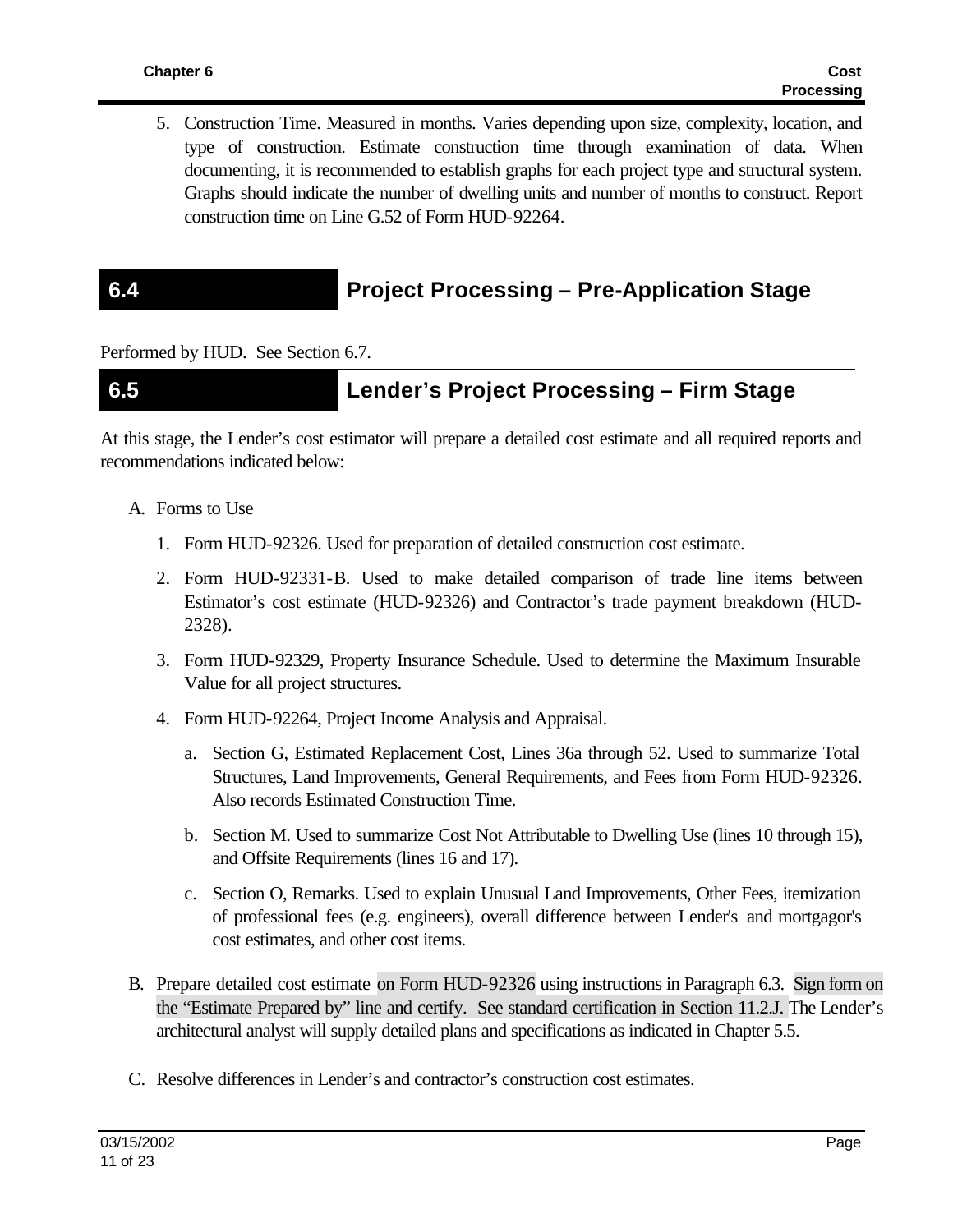Before the Firm application can be submitted for HUD review, there must be a general agreement between the construction cost estimates prepared by the general contractor and the Lender's cost estimator. The Lender's cost estimator is responsible for resolving major differences between the two estimates. When the two estimates generally agree, the Lender may use the contractor's cost figures as shown on Form HUD-2328 as its cost estimate. The Lender's cost estimator will use the following review procedure:

- 1. Prepare trade line item comparison of Lender's and contractor's cost estimates using Form HUD-92331-B.
	- a. Enter costs from Form HUD-92326 and HUD-2328. For multiple-structure type projects, a separate HUD-2328 must be submitted for each structure type, and a master HUD-2328 for the entire project.
	- b. Calculate and list line item percentage differences.
- 2. Review trade line item differences and note all variations beyond normal ranges. The range of trade line item differences varies from trade to trade. Major trades (e.g. engineers, carpentry) should have a smaller range difference than minor trades (e.g. sheet metal). The estimator should judge the variations based on established data.

Front-end Loading: The estimator should be alert for a pattern of front-end loading in trade items, where the contractor inflates the first few trade item costs in order to secure more mortgage proceeds early on in construction. Such a pattern may indicate inadequate working capital or risky business practices on the contractor's part. Front-end loading can jeopardize the construction of the project, especially since the contractor must under-estimate later trades in order to balance out the bottom line of the estimate, making these later trades especially vulnerable to shoddy work practices and even outright default.

- 3. Meet with contractor to discuss and resolve all questionable trade line item differences. Resolution process may result in either the estimator or the contractor, or both, recalculating costs of various trade line items based on discussions.
	- a. If differences are resolved, accept costs in Form HUD-2328 and use as Lender's Cost Estimate in Form HUD-92264.
	- b. When dealing with suspected front-end loading, require rigorous documentation of early trade items that are higher than normal.
	- c. If differences cannot be resolved, do not accept costs in Form HUD-2328.
		- (1) Use estimator's cost estimate as Lender's cost estimate.
		- (2) Inform the Lender's underwriter that the contractor's HUD-2328 is unacceptable.
		- (3) Advise the Lender's underwriter to meet with the mortgagor and the contractor for further attempts at resolution.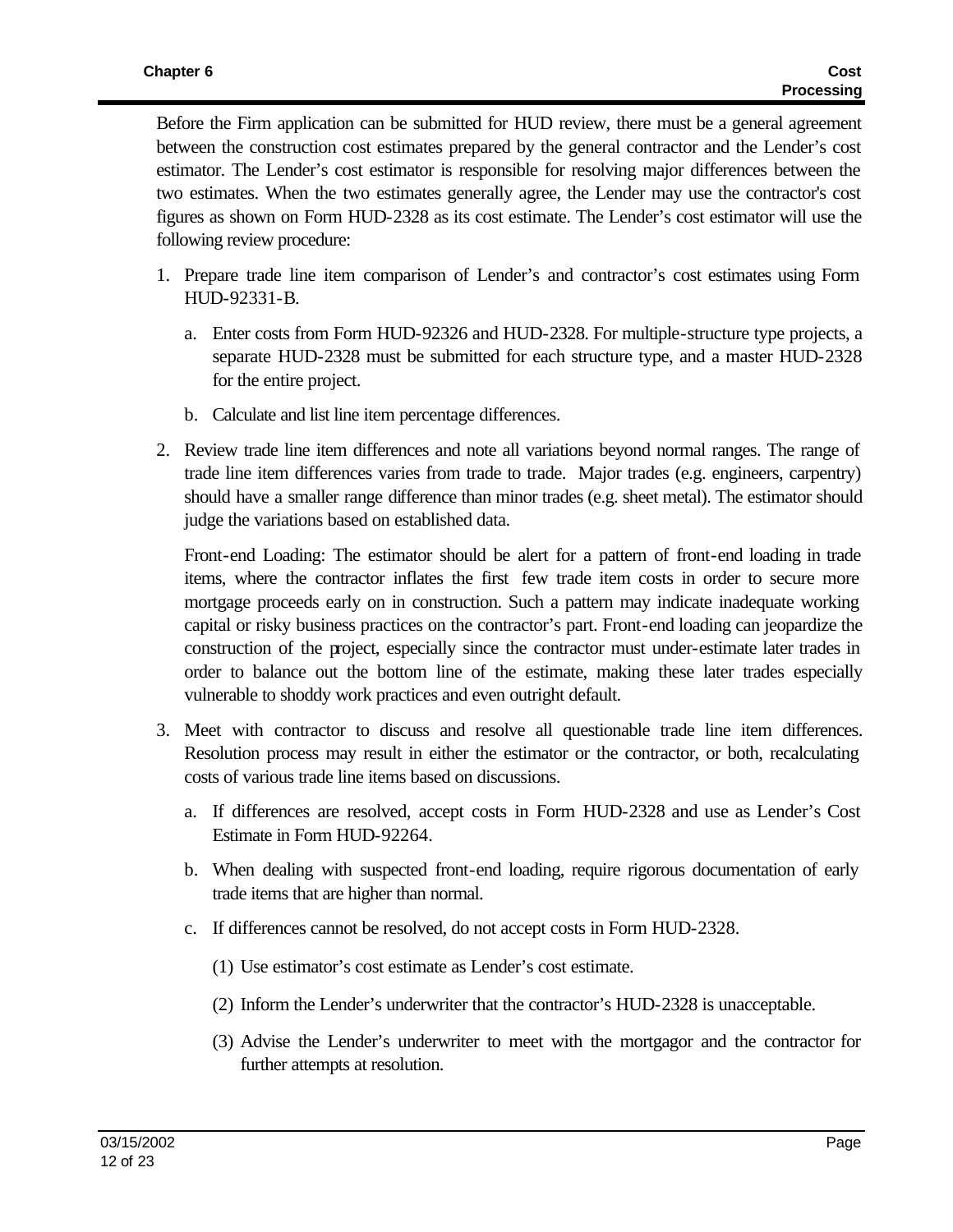- D. Prepare cost portions of Form HUD-92264, using instructions in Paragraph 6.3. Sign form in the "Cost Processor" box and certify. See standard certification in Section 11.2.J.
- E. Property insurance schedule, Form HUD-92329, provides a guide for the amount of insurance coverage. See Forms Appendix for preparation instructions.
	- 1. Prepare form at submission of Firm Commitment package.
	- 2. Estimate 100 percent insurable value for each building.
		- a. Include cost of structures, foundations and basement, underground utilities within the building walls, and a proportionate share of allowances and fees, except for Other Fees.
		- b. Do not include the cost of land improvements, onsite demolition, or offsite work.
		- c. Include the cost of major mechanical equipment, such as boilers serving the entire project, in the cost of the building where the mechanical equipment is located.
- F. Prior approval of identity of interest subcontractors' amount including overhead and profit.
	- 1. Identity of Interest is a relationship that exists giving the mortgagor or general contractor apparent control or influence over a subcontractor, equipment lessor, material supplier, or manufacturer of industrialized housing. (See General Contractor's cost certification instructions in Chapter 14 - Cost Certification, for definition of relationships.)
	- 2. Requirements. When subcontractors, material suppliers, or equipment lessors have an identity of interest with a mortgagor or general contractor, the lender must approve the subcontract amounts, including specific amounts for subcontractor general overhead and profit.
	- 3. Timing. Approval is required before work begins under the subcontract. Failure to secure prior approval will result in the disallowance of the total general overhead and profit of the subcontractor at cost certification.
	- 4. Request for approval (with the subcontracts, agreements, or leases) goes to the Lender's cost estimator, whose recommendations must cover:
		- a. Acceptability of the documents;
		- b. Reasonableness of guaranteed maximum prices for the subcontract work;
		- c. Appropriateness of general overhead and profit dollar amounts.
	- 5. Mandatory Conditions for Approval. Note that the burden of proof is on the subcontractor.
		- a. Subcontracts:
			- (1) There must be a separate one for each trade;
			- (2) Subcontract must clearly identify scope of work;
			- (3) Be on a cost plus fixed fee basis: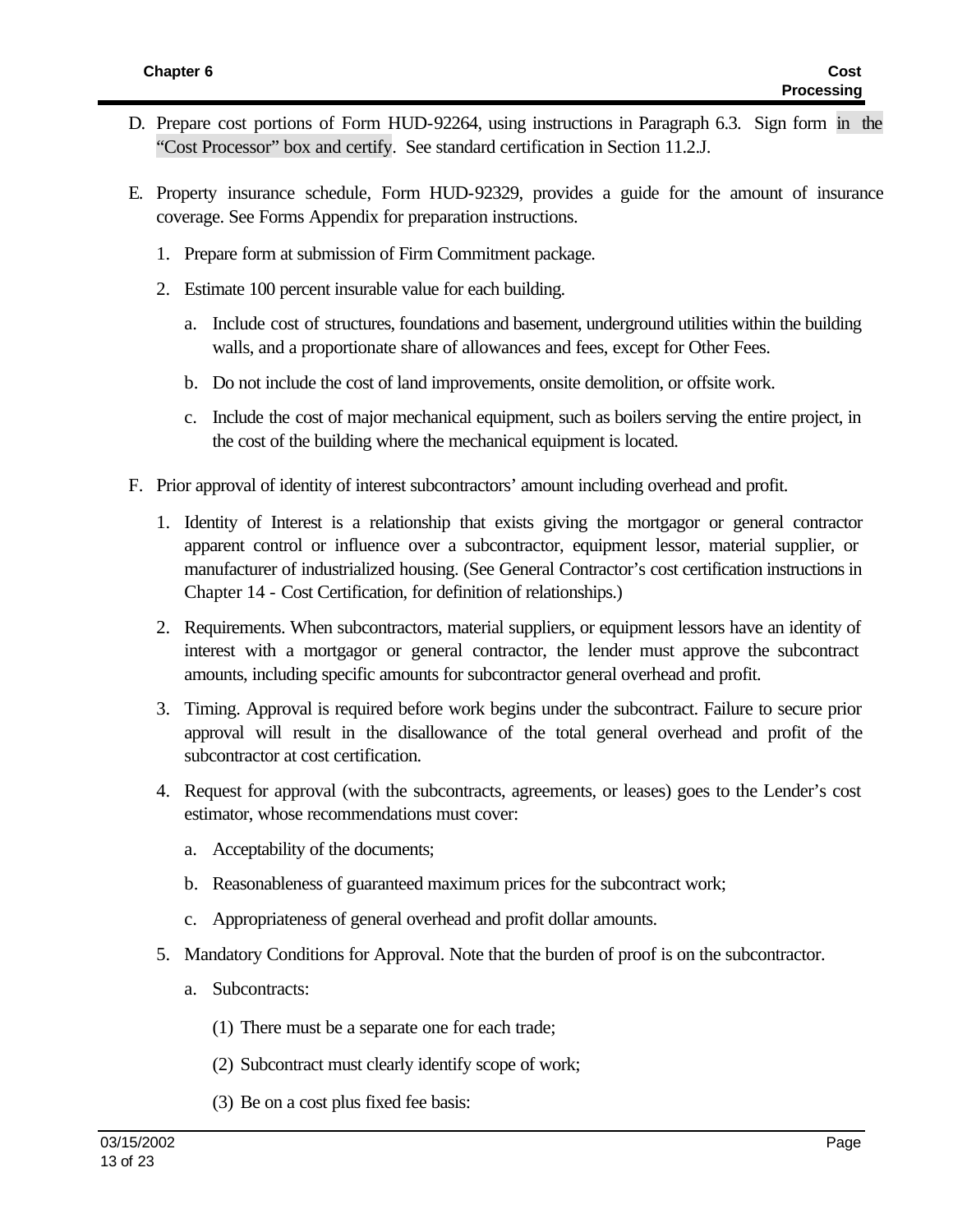- (a) Guaranteed maximum dollar amount for work;
- (b) Specific dollar amount for general overhead and profit.
- (4) Disapprove "paper conduit" arrangements where work is to be done by general contractor personnel or other subcontractors, suppliers or lessors.
- b. Subcontract prices: For this criterion, recent reliable data is a better test than whether higher bids were submitted.
	- (1) The total price must not exceed the amount shown for the trade item on the accepted Form HUD-2328.
	- (2) Total price must not exceed reasonable prices taken from available data.

NOTE: The Lender's cost analyst must resolve disagreements in trade prices with the subcontractor.

- c. Overhead and Profit. The amounts for general overhead and profit shall be no higher than the typical prices for the specific trade.
- d. Subcontractor entity.
	- (1) The firm must operate and have documented experience as a subcontractor for the specific field covered in the subcontract.
	- (2) Must control labor, materials, and equipment typical for the trade.
	- (3) Must do significant business in its specific field with mortgagors and general contractors having no identity of interest.
- 6. If total of all identity of interest subcontracts, purchases and leases is less than  $\frac{1}{20}$  1 percent of the mortgage amount, the requirements for each identity of interest subcontractor to cost certify may be waived by the Hub Director upon notification by the Lender.
- 7. Prepare letter of approval or disapproval to the mortgagor or general contractor. Letter must address all mandatory conditions.
	- a. Approval will indicate any conditions, including whether or not subcontractor must cost certify.
	- b. Disapproval will state the reason for disapproval and indicate any cost certification requirements.

**6.6 Lender's Processing – Substantial Rehabilitation**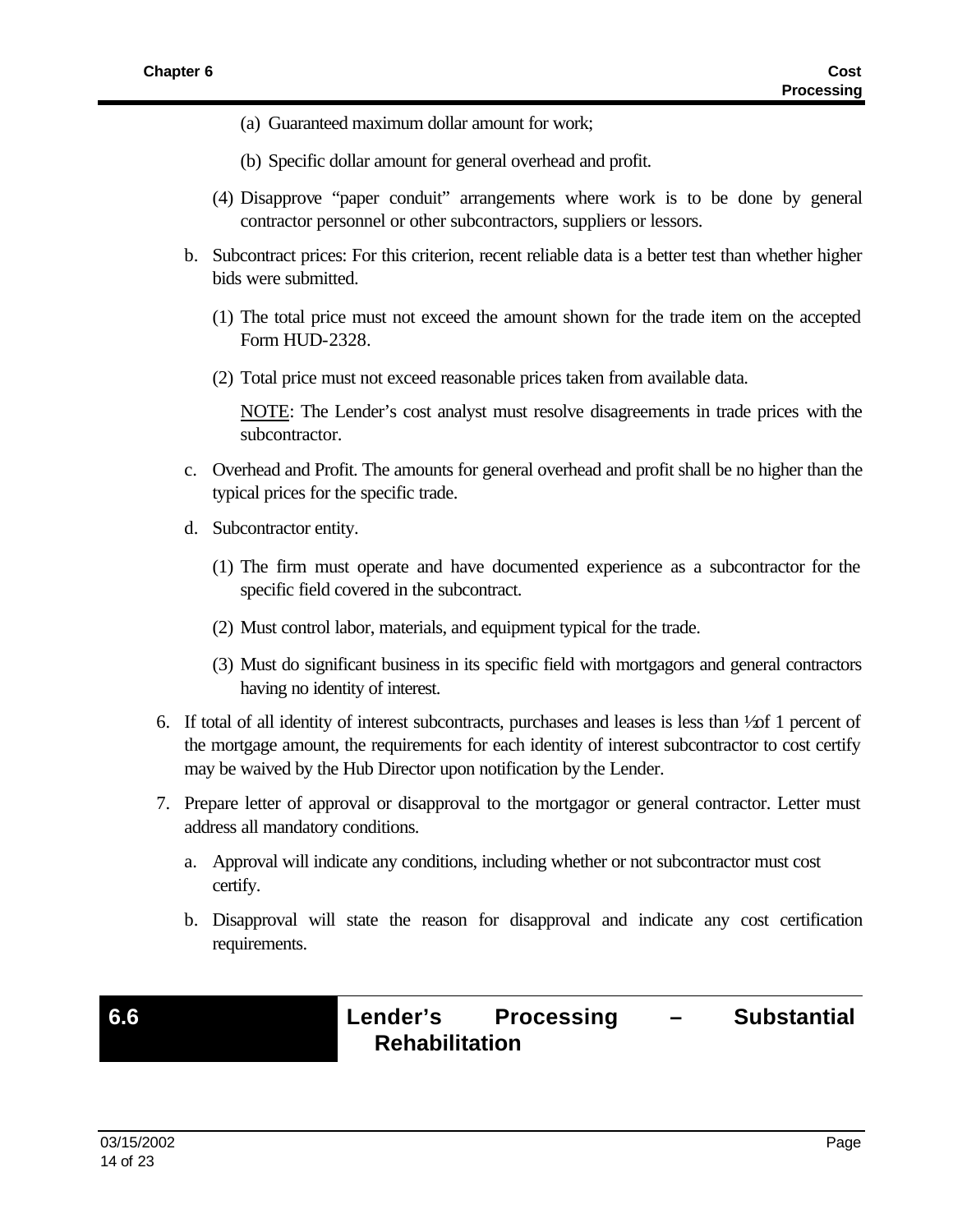- A. General. In developing the cost estimate for substantial rehabilitation, follow the instructions of other sections of this chapter, except as modified by the following.
- B. Firm Stage:
	- 1. Rehabilitation cost estimate:
		- a. Mortgagor's Cost Exhibits. Detailed plans, specifications, and scope of rehabilitation work supplied by Lender's architectural analyst as indicated in Paragraphs 5.5 and 5.14, and general contractor's Form HUD-2328.
		- b. Lender's cost estimator will do the following:
			- (1) Using the construction drawings and specifications, the scope of work indicated in the joint work write-up and applicable data (all supplied by the Lender's architectural analyst), the Lender's cost estimator will prepare a detailed cost estimate. Estimate must include quantities and unit costs for all items described in the joint work write-up. Include the following items that are specific to substantial rehabilitation:
				- (a) Interior demolition and removal of floors, walls, roofs, doors and windows, finishes, cabinets, appliances, plumbing, HVAC, and electrical, including boilers and central air conditioning. Also includes abatement of asbestos and lead based paint. Enter amount in Special Construction trade line in Form HUD-92326. If individual trades include removal (e.g. remove and replace cabinets), removal costs may be included in the trade line item.
				- (b) Onsite demolition is not part of the Construction Contract and should be estimated and recorded in the same way as for new construction. See paragraph 6.3.
				- (c) Allowances and Fees for substantial rehabilitation, especially General Requirements and Architect's Fees, are calculated the same way as for new construction, but they should reflect the risk and responsibility inherent in rehabilitation and consider the location of the project. Recommend that the cost estimator keep separate data for this item.
				- (d) Rehabilitation time is determined the same way as construction time for new construction, but the data used must take into account the time required for interior demolition, as repair and rehabilitation cannot begin until such demolition is complete.
				- (e) Rehabilitation cost not attributable to dwelling use includes an "as-is" value for nonattributable items in addition to a value for actual work performed. Calculate by using the format in the Appendix  $\sigma$ . The cost analyst completes steps 1,2 and 3. Steps 4 through 8 are completed by the appraiser.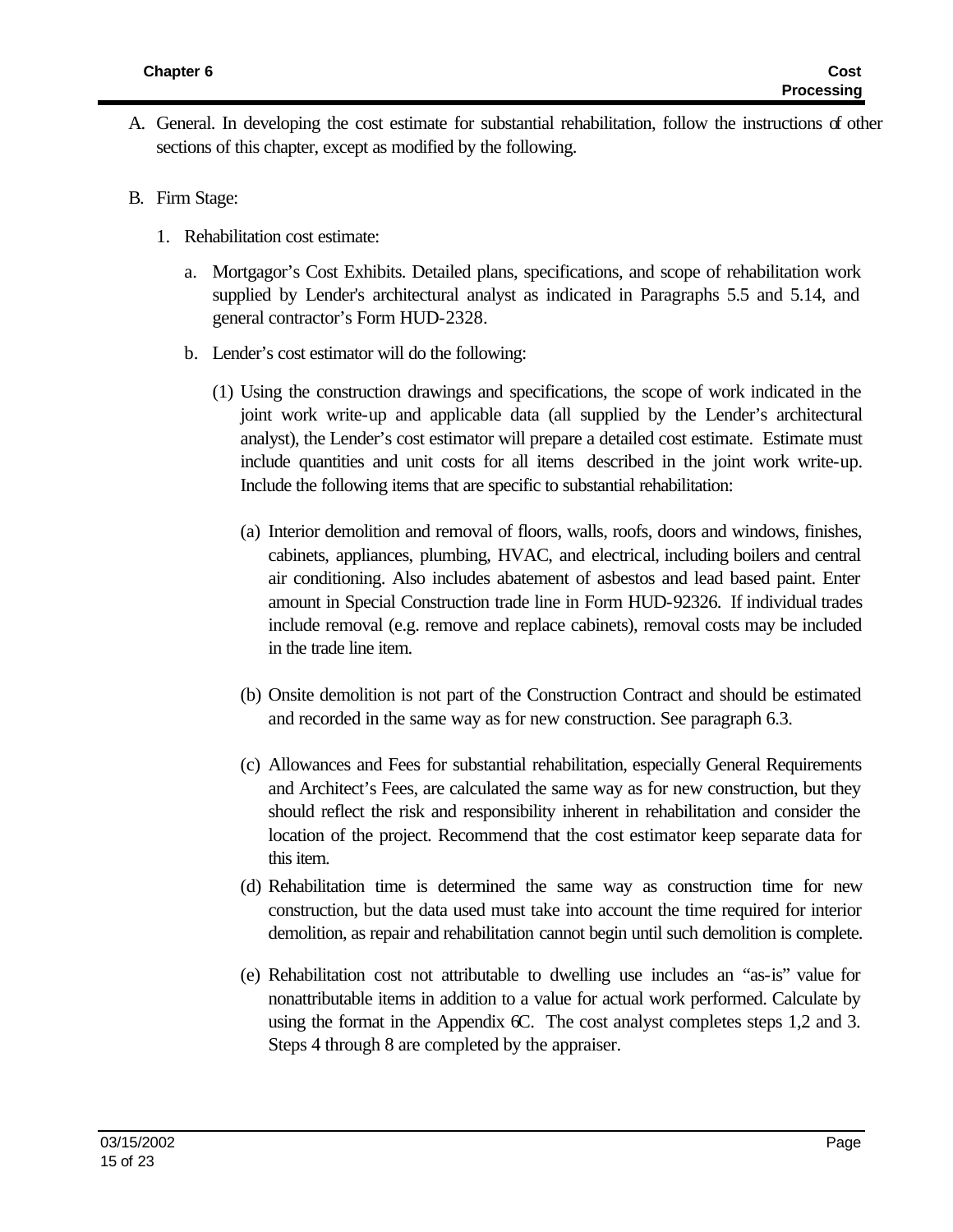- (f) Contingency reserve amount is based on available data for the type and condition of structure. Calculate as percentage of the sum of structures, land improvements, and general requirements. Percentage ranges from 1 to 10 percent, depending on the condition of the project, extent of rehabilitation, and experience and financial capacity of the mortgagor and contractor. Enter amount on line G.71 and in Section O of form HUD-92264.
- 2. Annual Deposit to Replacement Reserve. Because the rehabilitation work will result in a structure which will require no complete replacement of doors, windows, roofs, cabinets, or mechanical/conveyance systems for at least five years (see Paragraph 5.17), there is no initial deposit to the Reserve for Replacements for substantial rehabilitation. The cost analyst will work with the appraiser to determine the Annual Deposit to the Reserve for Replacement (ADRR). Monthly deposits to the Reserve for Replacement commence in accordance with the FHA Commitment. Calculations for the ADRR must be reviewed and appropriately revised every 10 years.

# **6.7 HUD Procedures for Pre-Application Stage**

- A. New Construction. No detailed cost estimate is done at this stage. Cost estimation is limited to a review of the bottom line amount for Main Buildings on the mortgagor's application, Form HUD-92013. HUD cost estimator will perform the review as follows:
	- 1. The Lender will submit the Architect's sketch plans for the project at this stage.
	- 2. Using the sketches, the cost analyst will determine the structure type and calculate the project's gross floor area.
	- 3. Using construction cost data, the cost analyst will calculate an estimated Total Structures cost for the project's structure type and gross floor area.
	- 4. The cost analyst:
		- a. Will compare the estimated Total Structures cost with the mortgagor's amount for Main Buildings on Line 4 of Section G of Form HUD-92013, and will calculate a percentage difference between the two amounts;
		- b. Will examine Total Land Improvements, General Requirements, Builder's Profit, Architectural Fees, Bond Premium, and Other Fees for reasonableness in comparison with established data.
		- c. If the percentage difference is acceptable, accept the mortgagor's cost.
		- d. If the percentage difference is in a questionable range, attempt to reconcile the percentage difference with the mortgagor to bring the mortgagor's figure into an acceptable range, or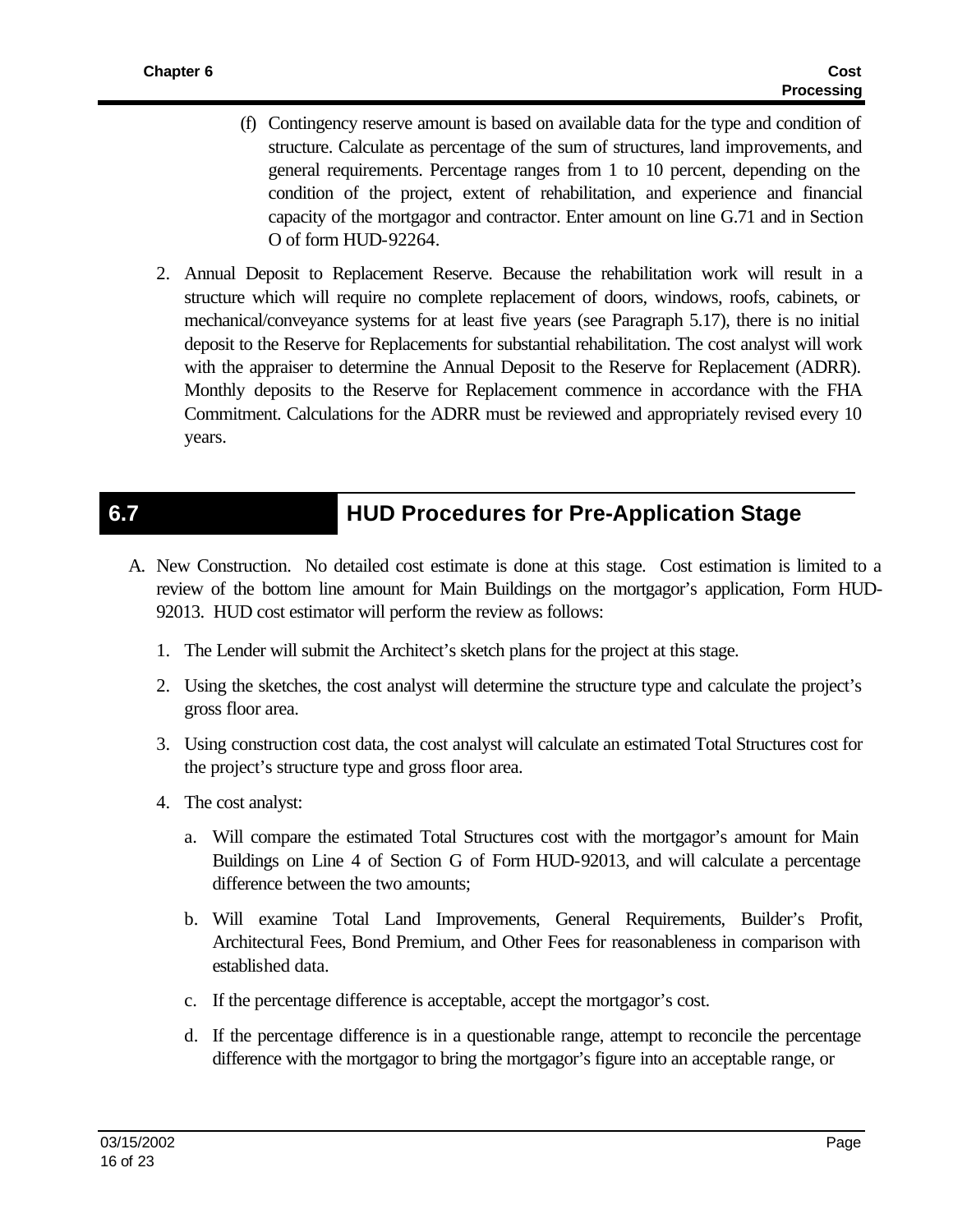- e. If the percentage difference is unreconcilable, indicate in the review report that the project is unfeasible.
- f. Prepare a review report (Appendix 6-A) containing cost findings and submit to Team Leader.
- B. Substantial rehabilitation.
	- 1. Mortgagor's Cost Exhibits: Sketch plans and basic work write-up for rehabilitation work supplied by mortgagor's Architect as indicated in Paragraph 5.14.A, and mortgagor's summary cost estimate for proposed rehabilitation. Note that a bottom line estimate is only acceptable for complete (gut) rehabilitation at this stage. For projects involving partial rehabilitation, the mortgagor's Architect must provide enough detail in the basic work write-up to establish a clear scope of work. The extent of rehabilitation work should be expressed in percentages. (Example: Remove and replace 20 percent of subfloor, 50 percent of kitchen cabinets, 25 percent of sinks and bathtubs, etc.). An itemized trade line item cost estimate is not required at this stage, but major trade groups, such as trowel trades (concrete, masonry), hammer trades (carpentry, drywall, insulation), and mechanical trades (plumbing, heating, electrical) should be separated.
	- 2. HUD summary cost estimate of rehabilitation work: The cost estimator will do the following:
		- a. Review the Lender's exhibits.
		- b. Using available cost data, develop a summary cost estimate of rehabilitation work. The estimate will summarize rehabilitation costs for all main buildings, land improvement costs, and allowances and fees.
		- c. Compare the HUD and mortgagor's cost estimates and report significant differences.
		- d. Discuss differences with Lender in order to resolve.
		- e. Prepare report (Appendix 6-A) with recommendations:
			- (1) If significant differences are resolved, accept the Lender's cost.
			- (2) If the differences are unreconcilable, advise the Team Leader that the project is unfeasible.

### **6.8 HUD Procedures for Firm Stage**

- A. Lender will submit:
	- 1. Lender's completed cost package including the detailed cost estimate and the property insurance schedule.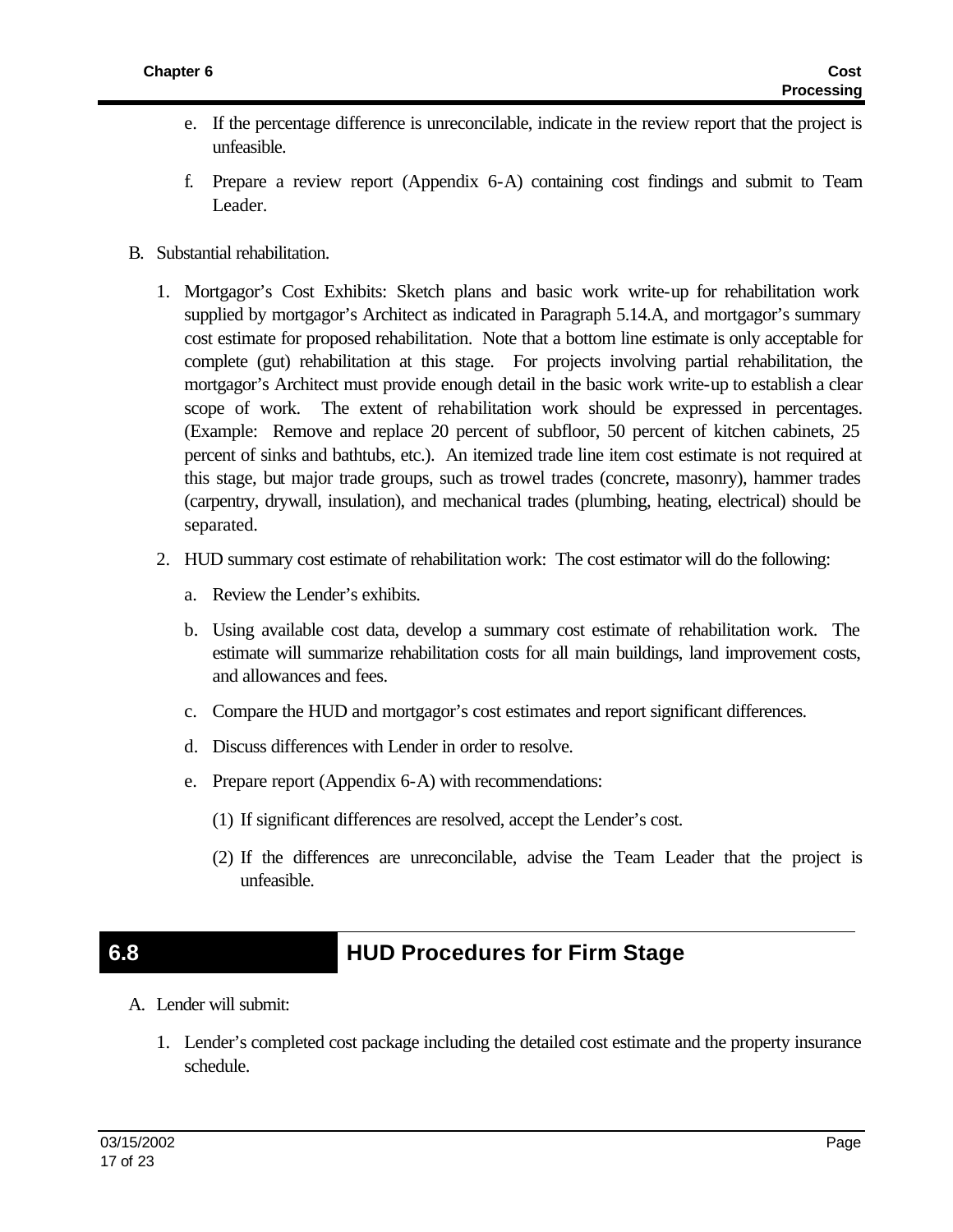- 2. Mortgagor's cost document package consisting of completed contractor's cost breakdown on form HUD-2328, detailed plans and book specifications. For substantial rehabilitation, include useful life estimate of replacement reserve components (if applicable).
- B. The HUD cost analyst will examine the Lender's cost estimate, the underwriting summary and the cost exhibits. The HUD analyst will review the quality of the Lender's estimate and the transaction itself. The HUD analyst will not reprocess the case. However, if the HUD analyst determines that certain underwriting conclusions are not supportable and affect HUD's risk, the analyst may recommend that the Lender modify the application or recommend a rejection. The Team Leader will approve, reject or modify the recommendation of the HUD cost analyst.
- C. HUD cost analyst will review the lender and mortgagor packages and will recommend either acceptance or rejection of the cost portion of the firm submission. Architectural exhibits, including construction documents, will be used as backup. HUD cost recommendations will be based on:
	- 1. Comparison of Lender's estimate and contractor's HUD-2328 cost breakdown with HUD cost data. Comparison will include:
		- a. Bottom line figures for total structures and land improvements and figures for allowances and fees;
		- b. Cost Not Attributable;
		- c. Evidence of front end loading;
		- d. Examination of lender-contractor variance report prepared by Lender's cost estimator, indicating resolution of cost differences.
	- 2. Examination of identity of interest relationships and applications for identity of interest subcontractor overhead and profit.
	- 3. Property insurance schedule.
- D. HUD cost analyst will issue a written report (Format in Appendix 6-A) containing recommendations and forward a copy to the HUD team leader.

# **SECTION 223(f)**

## **6.9 Lender Responsibilities and Deliverables**

- A. Responsibilities
	- 1. The Lender prepares the Project Capital Needs Assessment (PCNA) and Replacement Reserve Escrow in accordance with Appendix 5M. The Lender's responsibilities are: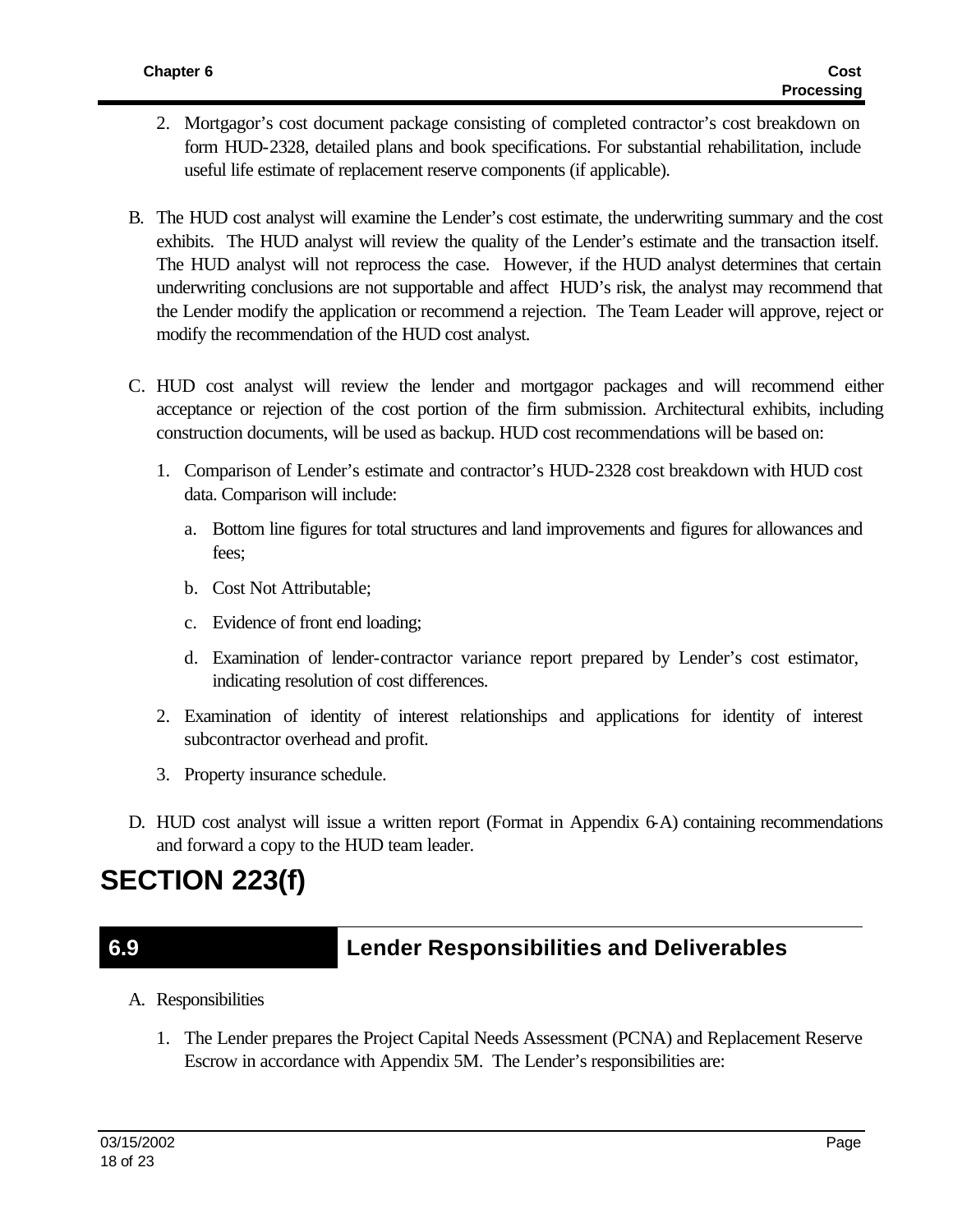- a. Preparing a Physical Inspection Report (PIR) containing an estimated cost, adjusted for inflation, to complete the project's:
	- (1) Immediate repair needs; and
	- (2) Expected repair, replacement, and major maintenance needs over a specified time period such as ten years.
- b. Preparing a Statement of Resources and Needs which:
	- (1) Identifies:
		- (a) All critical repairs which must be completed before initial/final endorsement and the associated cost of doing the work.
		- (b) Non-critical repairs to be completed after final endorsement and the associated cost to be escrowed.
	- (2) Recommends:
		- (a) The amount of:
			- (i) The initial deposit to the replacement reserve, if any;
			- (ii) The monthly deposit to the replacement reserve
- 2. The Lender's cost analyst's responsibilities are:
	- a. Completing cost portions of Form HUD-92264, Project Income Analysis and Appraisal, regarding repair costs.

NOTE: The Lender's appraiser works with the cost analyst to determine the "as new" replacement cost estimate and will enter the figures in Section G, lines G.36 through G.50 of Form HUD-92264.

- b. Preparing the Property Insurance Schedule, Form HUD-92329 (See MAP Forms Book).
- B. Deliverables at Firm Stage
	- 1. Project Capital Needs Assessment containing estimates of critical and non-critical repair costs and the initial and monthly deposits to the replacement reserve.

NOTE: The Lender's appraiser works with the cost analyst to determine the "as new" replacement cost estimate and will enter the figures in Section G, lines G.36 through G.50 of Form HUD-92264.

2. Preparation of Form HUD-92329, Property Insurance Schedule, (See MAP Forms Book).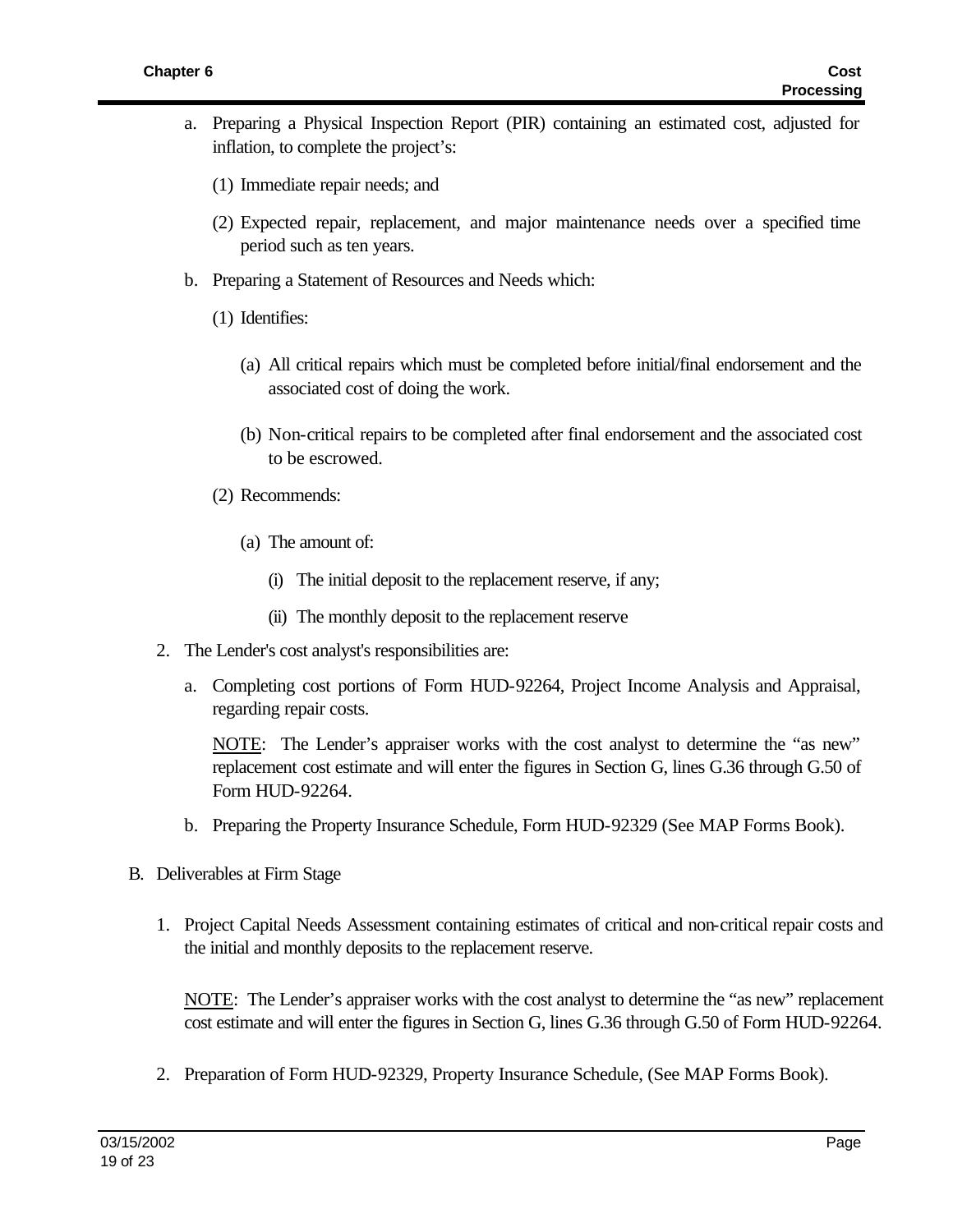## **6.10 Lender Project Processing – Firm Stage**

The Lender's cost estimator will prepare all required reports and recommendations indicated below:

- A. Forms to Use
	- 1. Form HUD-92264
		- a. Section G, Estimated Replacement Cost, Lines 36 through 50. Replacement cost figures are determined by the Lender's cost analyst and appraiser and entered by the Lender's appraiser.
		- b. Section O, Remarks. The Lender's cost analyst will record totals for Project Repair costs and Initial Deposit to Replacement Reserve taken from PCNA.
	- 2. Form HUD-92329, Property Insurance Schedule. Used to determine the Maximum Insurable Value for all project structures. Based on Lender's appraiser's estimate of value after repairs.
- B. Property Insurance Schedule, Form HUD-92329, provides a guide for the amount of insurance coverage. See Forms Appendix for preparation instructions.
	- 1. Prepare form at submission of Firm Commitment package.
	- 2. Using replacement cost figures supplied by the Lender's appraiser, estimate 100 percent insurable value for each building.
		- a. Value is of structures only. It does not include land value.
		- b. Do not include the cost of land improvements, onsite demolition, or offsite work.
		- c. Include the cost of major mechanical equipment, such as boilers serving the entire project, in the cost of the building where the mechanical equipment is located.

## **6.11 HUD Procedures for Firm Stage**

- A. Lender will submit a completed cost package including:
	- 1. Cost estimates for repairs and Replacement Reserve deposits contained in the PCNA (supplied by HUD architectural analyst);
	- 2. Summary Replacement Cost Estimate;
	- 3. Property Insurance Schedule.
- B. HUD cost analyst will review Lender exhibits and will recommend either acceptance or rejection of the Cost portion of the Firm submission. HUD cost recommendations will be based on review of: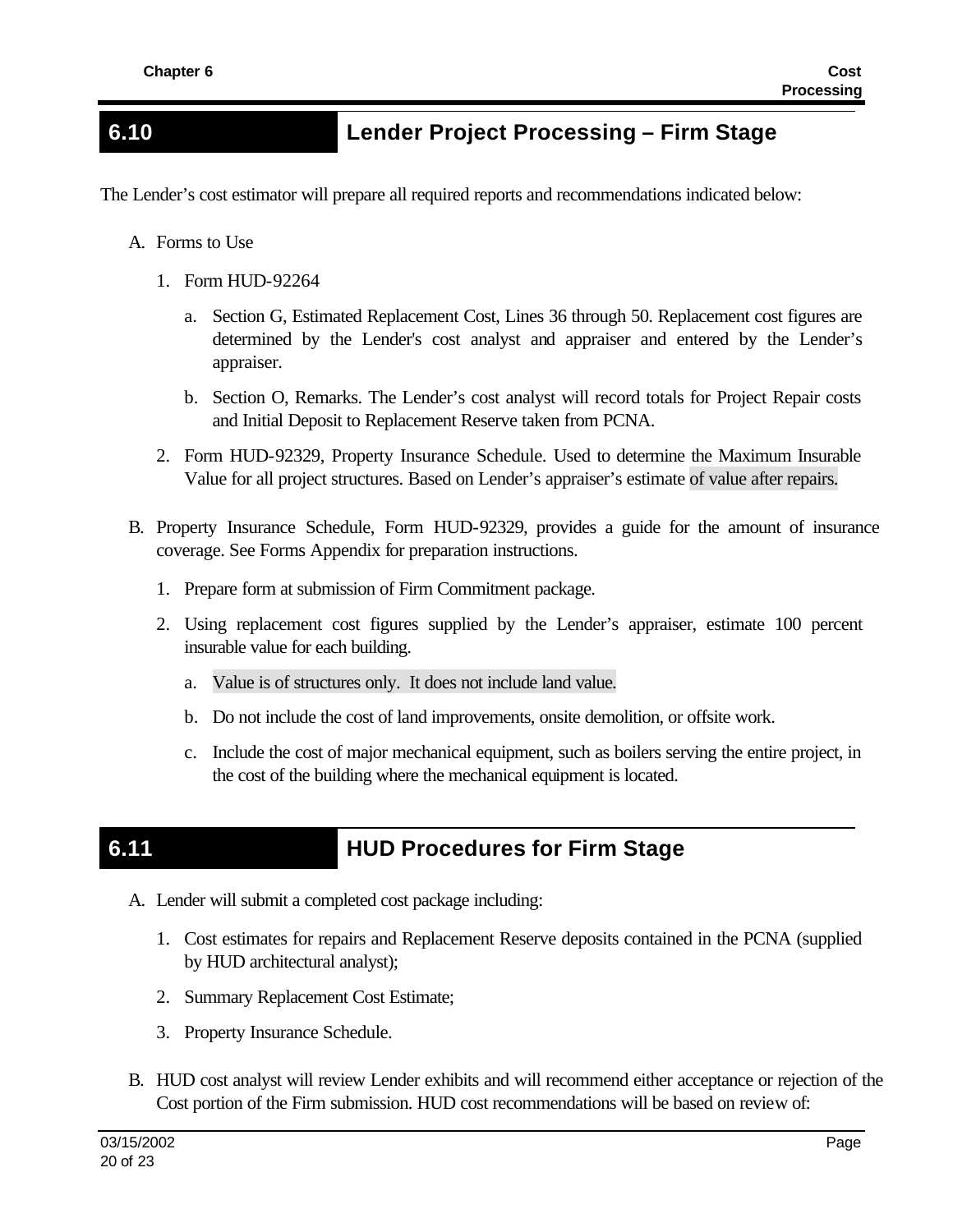- 1. Repair estimate based on the PCNA and compared with HUD data.
- 2. Lender's estimate for Initial Deposit to Replacement Reserve contained in the PCNA and compared with HUD data.
- 3. Property Insurance Schedule.
- 4. Any information produced by the Lender's architectural analyst which may affect cost.
- C. HUD Cost Analyst will issue a written report (Format in Appendix 6-A) containing recommendations and forward a copy to the HUD Team Leader.

## **SECTION 232**

## **6.12 General Lender Procedures**

- A. For new construction and substantial rehabilitation, follow instructions for Section 221(d) and 220, with additions and modifications as indicated below.
- B. For Section 232 projects pursuant to Section 223(f), follow instructions for Section 223(f), with additions and modifications as indicated below.

# **6.13 Lender Project Processing – Firm Stage**

A. Forms to Use

Use Form HUD-92264-HCF, Health Care Facility Summary Appraisal Report, dated 6/1995. Do not use Form HUD-92264. Cost sections are Section H for Estimated Replacement Cost, Section O for Offsite, and Section P for Remarks.

- B. There is no Cost Not Attributable for section 232 projects.
- C. Major Movable Equipment and Minor Equipment:
	- 1. Definitions
		- a. Major Movable Equipment:
			- (1) Include large furniture and equipment with relatively fixed location, but capable of being moved. Examples: wheeled equipment, office machines (computers, copiers, fax machines), hospital beds and mattresses, tables, etc.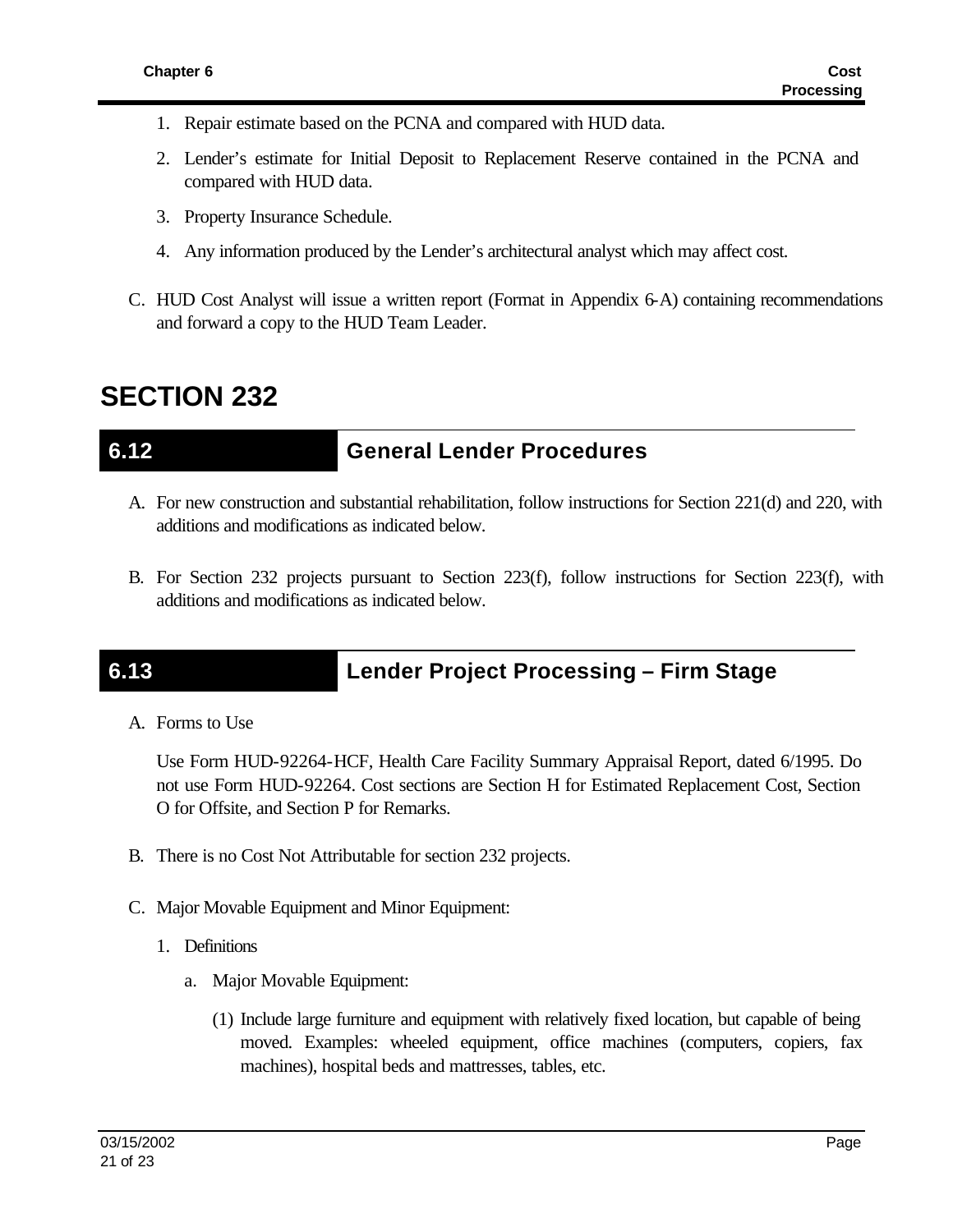(2) Do not include any motorized vehicles, such as trucks, vans, automobiles, or golf carts. These are not mortgagable items.

Note: See Appendix 5K for typical equipment and classification.

- b. Minor Equipment and Supplies. Expendable nonrealty items of small individual cost. Examples: china and flatware, utensils and instruments, linens, etc.
- 2. Processing instructions.
	- a. The mortgagor submits a schedule of Major Movable Equipment and estimated cost of each item. For rehabilitation projects, the list must include existing equipment with each item's remaining useful life and cost to replace.
		- (1) Check items for acceptability as Major Movable Equipment.
		- (2) Estimate costs, including delivery and placement, but no fees of any kind.
		- (3) Compare costs with mortgagor's. Accept mortgagor's estimate if reasonable.
		- (4) Provide bottom line estimate to appraiser to enter on line H.36 of Form HUD-92264- HCF. Attach copy of accepted or modified schedule.
	- b. Estimate cost of Minor Equipment and Supplies, and enter in Section P of Form HUD-92264-HCF.
- 3. Property Insurance Schedule
	- a. Enter Major Movable Equipment as separate category on Form HUD-92329.
	- b. Include in total 100 Percent Insurable Value.

## **6.14 General HUD Procedures**

- A. For new construction and substantial rehabilitation, HUD review procedures will follow those for Section 221(d) and 220, with additions and modifications as indicated below.
- B. For Section 232 projects pursuant to Section 223(f), HUD review procedures will follow those for Section 223(f), with additions and modifications as indicated below.

## **6.15 HUD Procedures for Pre-Application Stage**

In addition to procedure indicated in Paragraph 6.7:

A. Estimate bottom-line costs of Major Movable Equipment and Minor Equipment from available data, per room or per bed.